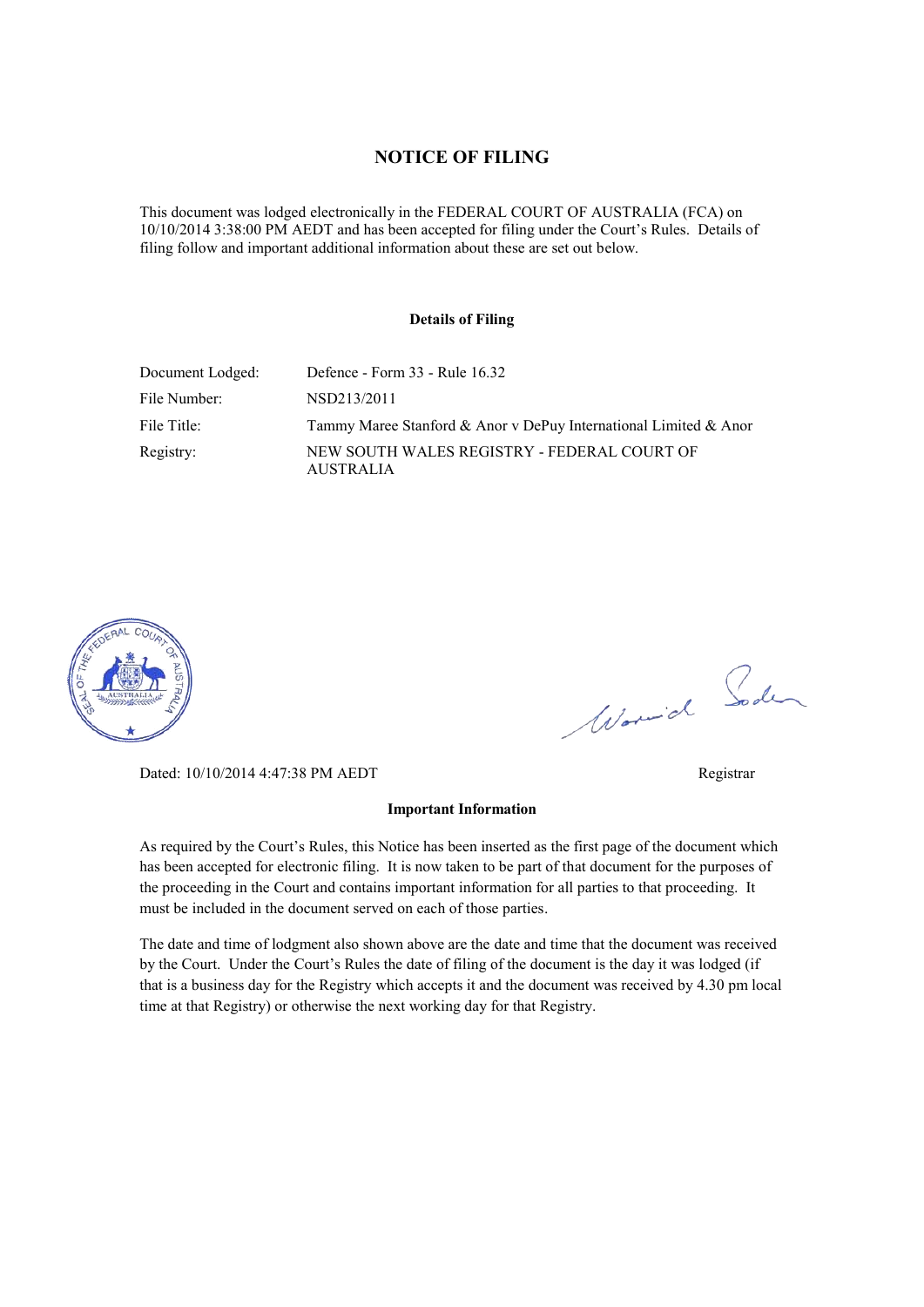Form 33 Rule 16.32



# **Defence of the First Respondent**

No. 213 of 2011

**Federal Court of Australia** District Registry: New South Wales Division: General

**Tammy Maree Stanford and another** Applicants

DePuy International Limited and another Respondents

In answer to the *Third Second* Further Amended Statement of Claim (Claim) dated 16 May 20134, the First Respondent pleads as follows:

## **The Proceeding**

- $1.$ In answer to paragraph 1, the First Respondent:
	- $(a)$ Admits that the Applicants bring this proceeding as a representative proceeding in their own right and on behalf of the Group Members; and
	- $(b)$ Otherwise does not know and cannot admit paragraph 1.

### **The First Applicant**

- $2<sup>1</sup>$ As to paragraph 2, the First Respondent:
	- $(a)$ Admits paragraphs (a) and (b);
	- $(b)$ Otherwise does not know and therefore cannot admit the allegations therein.

| Filed on behalf of: | DePuy International Limited                    |  |
|---------------------|------------------------------------------------|--|
| Prepared by:        | Jason Betts                                    |  |
|                     | <b>Herbert Smith Freehills</b>                 |  |
| Tel                 | (02) 9225 5000<br>$(02)$ 9225 4000<br>Fax      |  |
| Email               | jason.betts@hsf.com                            |  |
|                     | MLG-ANZ Tower                                  |  |
| Address for service | Centre, 19 Martin Place 161 Castlereagh Street |  |
|                     | SYDNEY NSW 2000                                |  |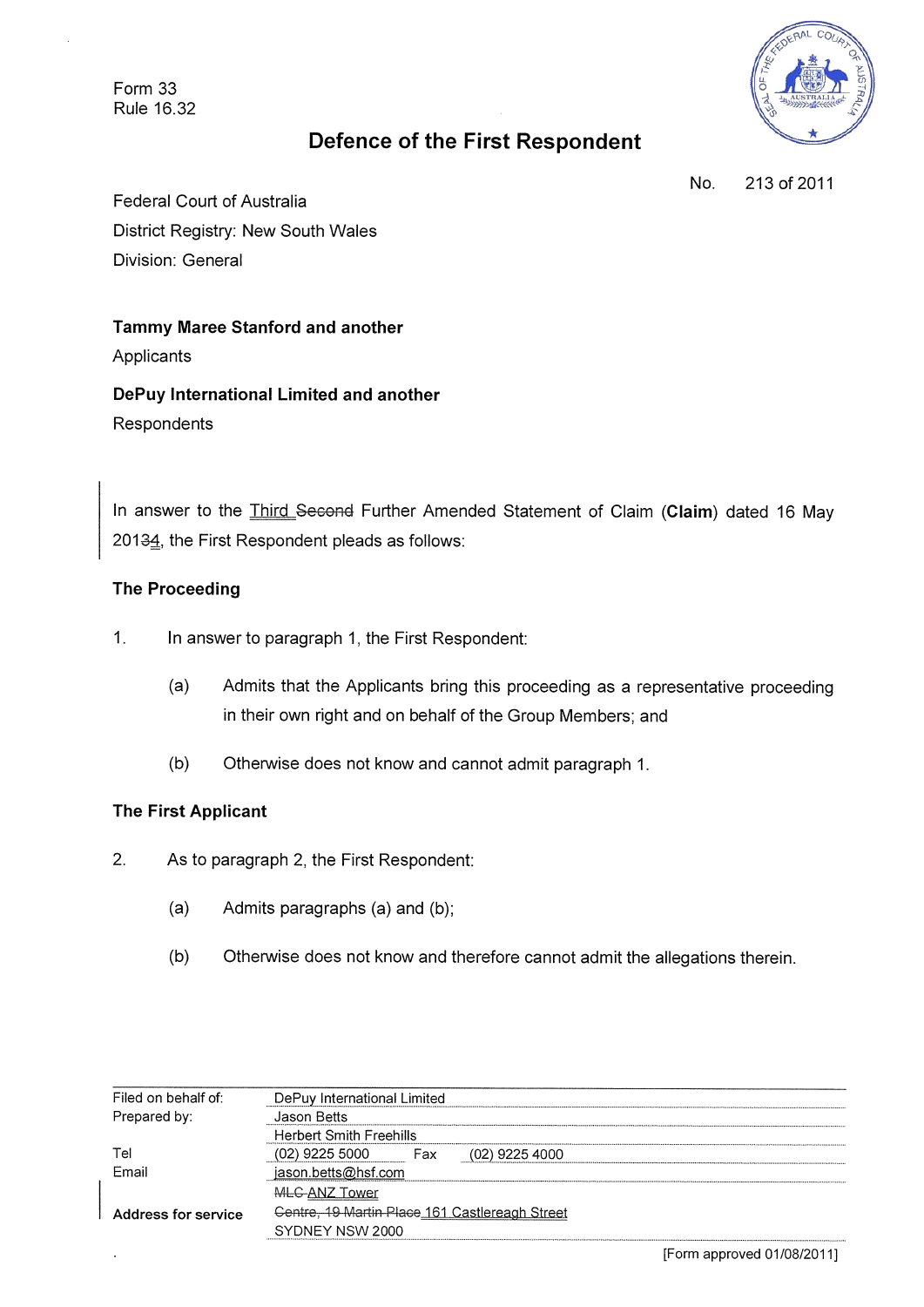### **The Second Applicant**

- $3.$ As to paragraph 3, the First Respondent:
	- $(a)$ Admits paragraphs (a) and (b);
	- $(b)$ Otherwise does not know and therefore cannot admit the allegations therein.

#### **The Respondents**

- $\overline{4}$ . The First Respondent admits paragraph 4.
- 5. The First Respondent admits paragraph 5.

#### The Implants

- $6.$ In answer to paragraph 6, the First Respondent:
	- Admits that the ASR XL Implant was designed and manufactured to be inserted  $(a)$ during hip replacement surgery, and admits that the ASR Resurfacing Implant was designed and manufactured to be inserted during hip implant surgery, but denies that the latter constitutes a "hip replacement";
	- $(b)$ Admits paragraph 6(b), save that they were also to be used to replace or reconstruct diseased hip joints or hip joints causing pain and disability; and
	- $(c)$ Admits paragraph 6(c).
- $7<sub>1</sub>$ The First Respondent admits paragraph 7, save that:
	- $(a)$ The correct names for the ASR Acetabular Component referred to in paragraph 7(a)(ii) are "ASR 100 Acetabular Component" or "ASR 300 Acetabular Component" (the principal difference being that the latter has spikes); and
	- $(b)$ The correct name for the ASR Resurfacing Femoral Component referred to in paragraph 7(b)(ii) is "ASR Femoral Implant".
- 8. The First Respondent admits paragraph 8, save that the correct name for the ASR XL Femoral Component referred to in paragraph 8(d) is "ASR Uni Femoral Implant".
- 9. The First Respondent admits paragraph 9.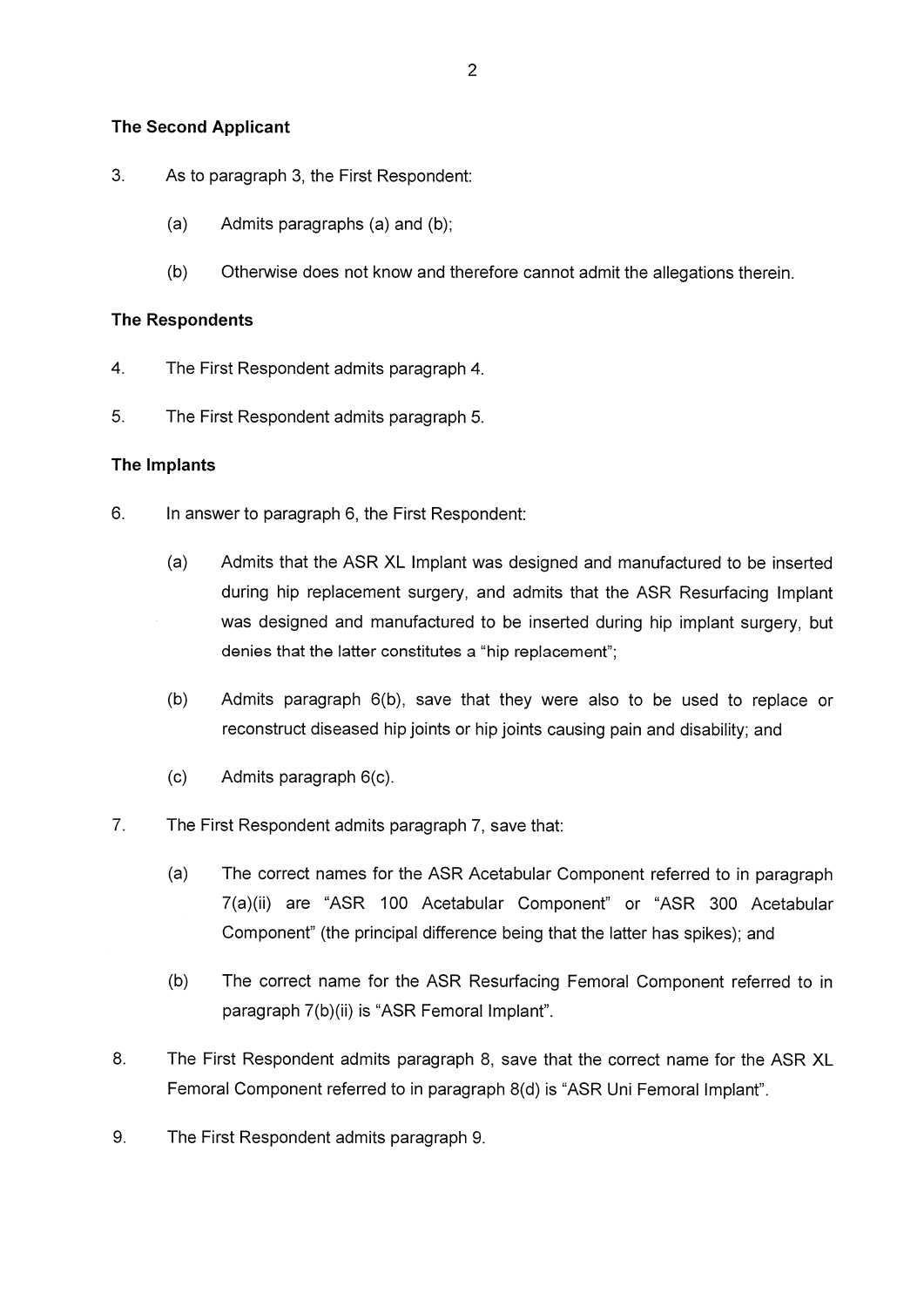### **Mrs Stanford's Implant**

- $10<sub>1</sub>$ The First Respondent admits paragraph 10.
- $11.$ The First Respondent does not know and cannot admit paragraph 11.
- $12.$ The First Respondent admits that the ASR XL Implant was surgically removed from Mrs Stanford's left hip and replaced on 10 January 2011, but otherwise does not know and cannot admit paragraph 12.

#### Mr Dunsmore's Implant

- $13.$ The First Respondent admits paragraph 13.
- $14.$ The First Respondent does not know and cannot admit paragraph 14.
- $15<sub>1</sub>$ The First Respondent admits that Mr Dunsmore had revision surgery and total hip replacement surgery on 23 February 2009, but otherwise does not know and cannot admit paragraph 15.
- 16. The First Respondent does not know and cannot admit paragraph 16.
- $17.$ The First Respondent admits paragraph 17.

#### **Supply of Implants to Group Members**

- 18 The First Respondent admits paragraph 18.
- 19. The First Respondent admits paragraph 19.

#### Purposes for which the Implants were acquired

- 20. In answer to paragraph 20, the First Respondent:
	- $(a)$ Admits that the Implants were acquired by the Applicants and the Group Members for the purpose of alleviating pain, alleviating disability and/or improving function in a hip joint for as long as reasonably practicable without the need for revision surgery in light of factors affecting implant functioning and the need for revision surgery in individual patients, including but not confined to the surgeon's surgical experience and technique, the patient's age, activity level or underlying medical condition; and
	- $(b)$ Otherwise does not know and cannot admit the paragraph; in particular, it is not admitted that the Applicants or the Group Members acquired the Implants for a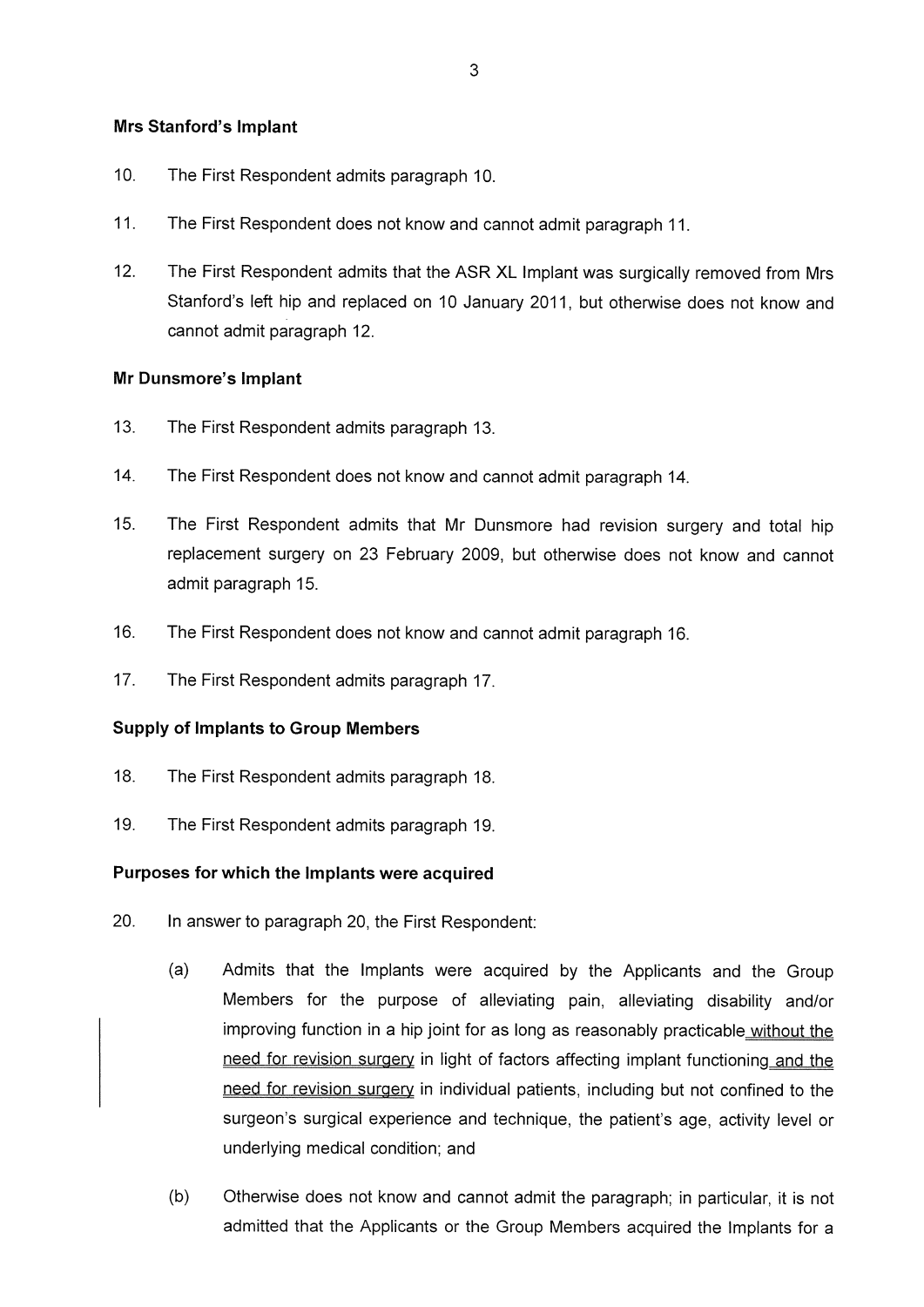purpose of avoiding or eliminating any risk of, any susceptibility to, or any increased risk of or susceptibility to the adverse events described in paragraphs 23 and 24 of the Claim:

- $(c)$ Further says that:
	- $(i)$ no hip implant device is as effective as a healthy natural hip joint or guaranteed not to require revision at some point;
	- $(ii)$ every hip implant device and hip implant surgery is susceptible to or carries an inherent risk that:
		- $(A)$ one or more adverse events will occur; and/or
		- $(B)$ the device may-wear-out-earlier than anticipated, cause pain and/or disability and/or require early revision; and
	- $(iii)$ each type of hip implant device carries its own set of benefits and risks, and the surgeon determines which device will offer the most benefit and the least risk for an individual patient, given that patient's characteristics.
- $21.$ In answer to paragraph 21, the First Respondent:
	- $(a)$ Admits that it knew that the Implants were acquired for the purpose of alleviating pain, alleviating disability and/or improving function in a hip joint for as long as reasonably practicable without the need for revision surgery in light of factors affecting implant functioning and the need for revision surgery in individual patients, including but not confined to the surgeon's surgical experience and technique, the patient's age, activity level or underlying medical condition;
	- $(b)$ Otherwise denies paragraph 21; in particular, the First Respondent denies knowing that the Applicants or the Group Members acquired the Implants for a purpose of avoiding or eliminating any risk of, any susceptibility to, or any increased risk of or susceptibility to the adverse events described in paragraphs 23 and 24 of the Claim; and
	- $(c)$ Repeats paragraph 20(c) above and paragraphs 30(e), (f) and (g) below.

#### The design of the Implants

22. In answer to paragraph 22, the First Respondent: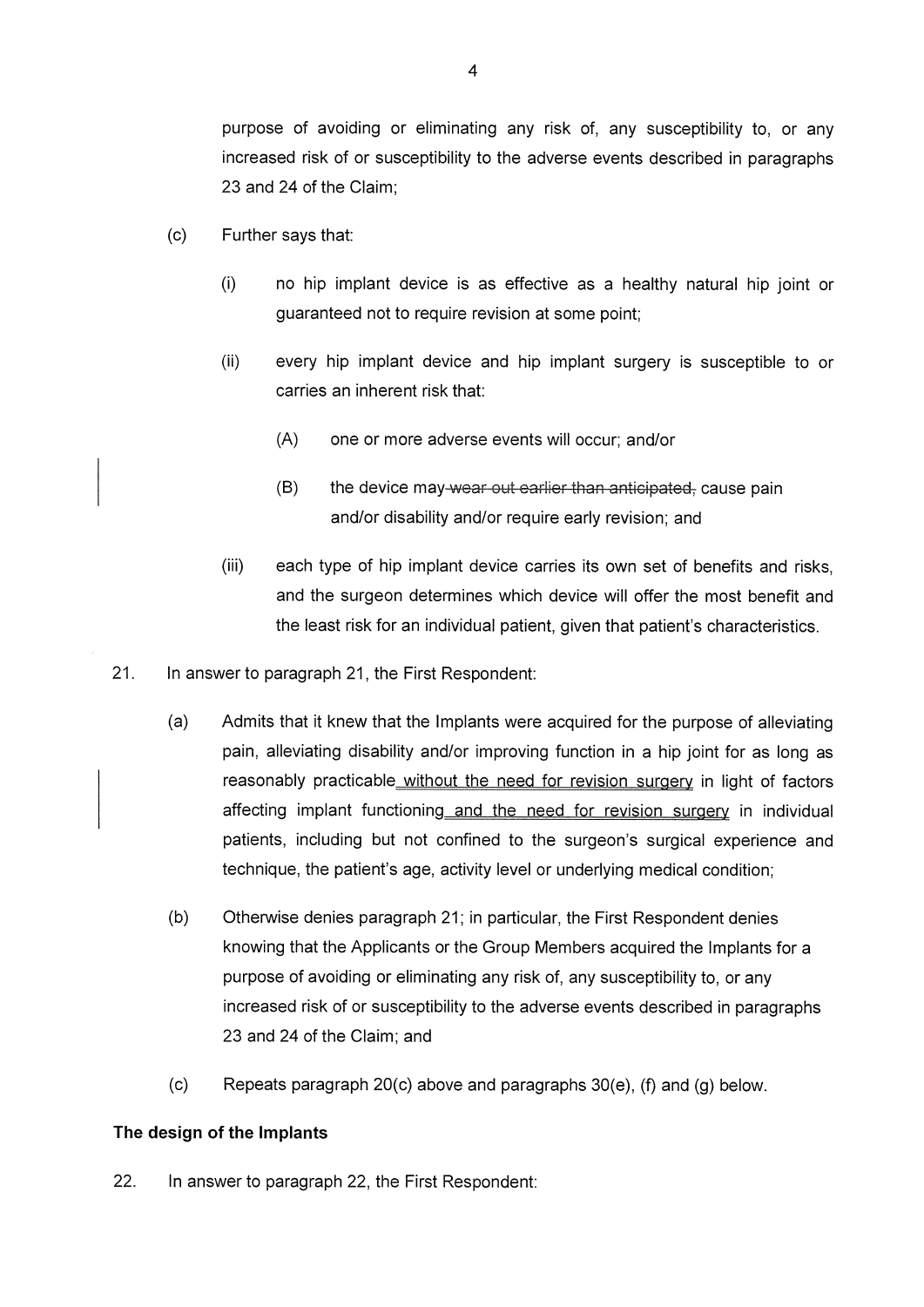- $(a)$ Admits that the ASR Acetabular Component had a sub-hemispherical geometry or shape, but otherwise denies paragraph 22(a), and says further that it was designed and manufactured to have an outer diameter with a geometry of approximately 165 degrees;
- $(b)$ Admits that the ASR Acetabular Component had a sub-hemispherical geometry or shape, whereas the acetabular components in some other Metal-on-Metal Devices had a hemispherical geometry or shape, but otherwise does not admit paragraph 22(b) because (if and to the extent it refers to something besides the sub-hemispherical geometry of the ASR Acetabular Component) its meaning is unclear;
- $(c)$ Admits paragraph 22(c);
- $(d)$ Admits paragraph  $22(d)$ , save that the average pore size was in the range of 250-350 µm;
- $(e)$ Admits paragraph 22(e);
- $(f)$ Admits paragraph 22(f);
- $(g)$ Admits that the ASR Acetabular Component was designed and manufactured to have a diametric clearance prior to insertion of between 100 um and 170 um for the various bearing sizes, each of which was subject to a manufacturing tolerance of plus or minus 20 um-of-between 80 and 120 um between it and either the ASR Resurfacing Femoral Component or the ASR XL Femoral Component, but otherwise denies paragraph 22(g);
- $(h)$ Does not admit that the internal groove leaves a sharp edge, as "sharp" is an imprecise term which is undefined in the pleadings, but admits that the internal groove reduces the internal functional bearing surface of the sub-hemispherical surface of the ASR Acetabular Component;
- $(i)$ Does not admit paragraph 22(i) because the way in which different Metal-on-Metal Devices are designed makes it difficult or inutile to compare the "rim chamfer" of the Implants with other products;
- $(i)$ Admits paragraph 22(j) in the sense that the ASR Acetabular Component has a larger dimension at its core than at its outer edge;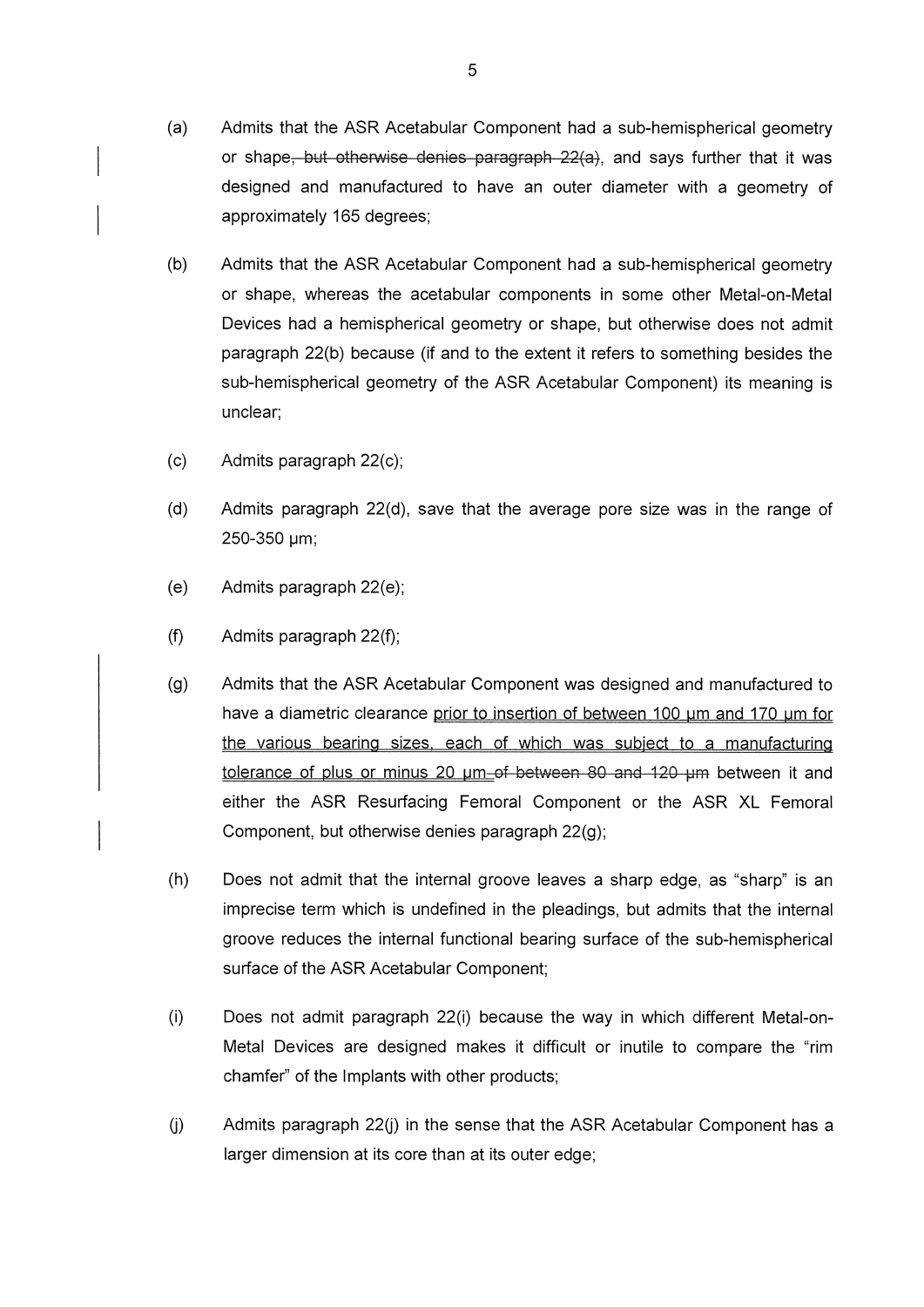- $(k)$ Admits that it had a smaller functional bearing surface and arc of cover than some other Metal-on-Metal Devices, but otherwise does not admit paragraph 22(k) because it does not know that to be the case in respect of all other Metalon-Metal Devices, and further says that the functional bearing surface of even the smallest ASR Acetabular Component would be greater than the bearing surface of some second generation Metal-on-Metal Devices;
- $(1)$ Further says that:
	- $(i)$ the First Respondent deployed an international and interdisciplinary team to design the Implants, which used up-to-date scientific and technical knowledge, and subjected the Implants to an extensive testing programme over several years;
	- $(ii)$ the First Respondent designed the Implants based on clinical evidence available at the time as to the advantages of metal-on-metal, large diameter bearings in terms of bone conservation, range of motion, reduced likelihood of dislocation, lower risk of device fracture, and lower wear rates relative to other types of bearings.
	- $(iii)$ following the process detailed in (i) and (ii) above, the First Respondent designed the Implants with the following features:
		- $(A)$ the sub-hemispherical geometry or shape of the ASR Acetabular Component was designed to preserve more of the patient's bone. require less medialization and acetabular reaming, and allow for a greater range of impingement-free motion;
		- $(B)$ the ASR Acetabular Component was designed and manufactured to have a diametric clearance prior to insertion of between 100 um and 170 um for the various bearing sizes, each of which was subject to a manufacturing tolerance of plus or minus 20 um, of between 80 and 120 um between it and the ASR Resurfacing Femoral Component or ASR XL Femoral Component so as to allow the patient's body to create a thin film of synovial fluid, enabling lubrication and smoother motion, and reducing wear and ion release:
		- $(C)$ the ASR Acetabular Component was designed with a larger dimension at its core than at its outer edge to minimise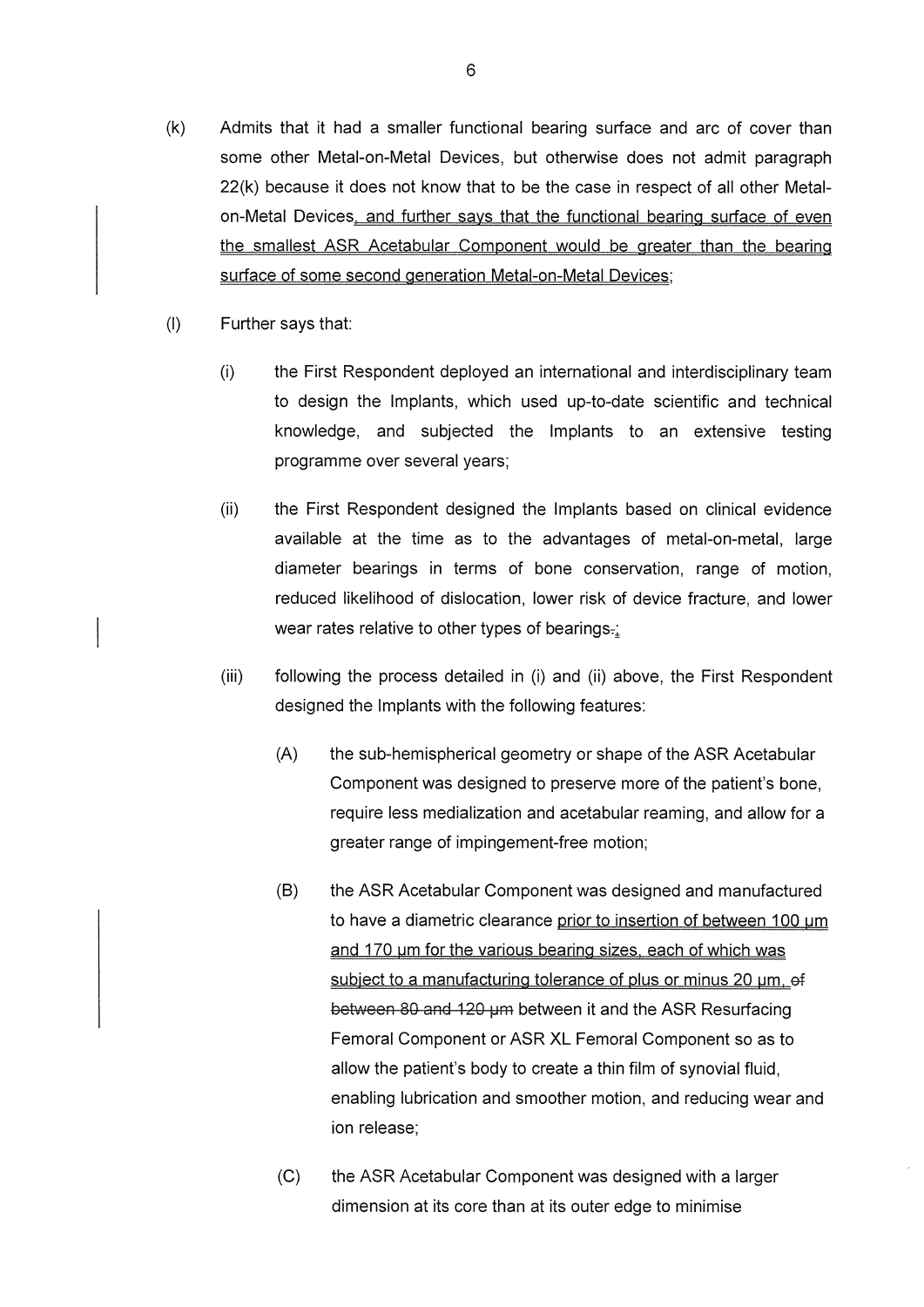deformation during impaction, maintain cup shape and minimise equatorial deflection to help maintain bearing function;

- $(D)$ the ASR Acetabular Component was designed with a cup impactor that enabled surgeons to have a relatively unobstructed view and thereby assist (inter alia) in avoiding soft-tissue damage, as well as a trigger-release mechanism to detach the impactor without moving the cup;
- $(E)$ the ASR Resurfacing Femoral Component was designed with a tapered pin to maximise bone preservation in the femoral head and to aid as a guide for implantation and full seating of the femoral component rather than acting as a load carrying feature. the aim of which was to limit incidence of femoral neck fractures; and
- $(F)$ the surface, porous coating and hydroxyapatite layer of the ASR Acetabular Component were designed to improve stability, fixation and osteointegration, particularly by aiding fast, deep biological bony in-growth.
- 23. The First Respondent denies paragraph 23, but admits that use of the Implants carried a risk that one or more of the adverse events described in paragraphs 23(a), 23(b) and 23(c) could occur, save that it denies the Implants functioned in a way such that they were susceptible to "excessive" wear as pleaded in paragraph 23(a)(vi) and, in the case of the ASR Resurfacing Implant, to loosening of the femoral component as pleaded in paragraph 23(b)(ii), and says that:
	- $(a)$ These potential adverse events were identified in the instructions for use that accompanied all Implants and/or in medical literature that was publicly available in Australia from 2004 onwards: and
	- $(b)$ Use of alternative hip replacement or hip resurfacing prostheses likewise carried risks of or susceptibility to adverse events, which varied in degree from patient to patient.
- 24. The First Respondent denies paragraph 24, and repeats paragraphs 20(a) to 20(c) above and 30(a) through 30(h) below.

 $\overline{7}$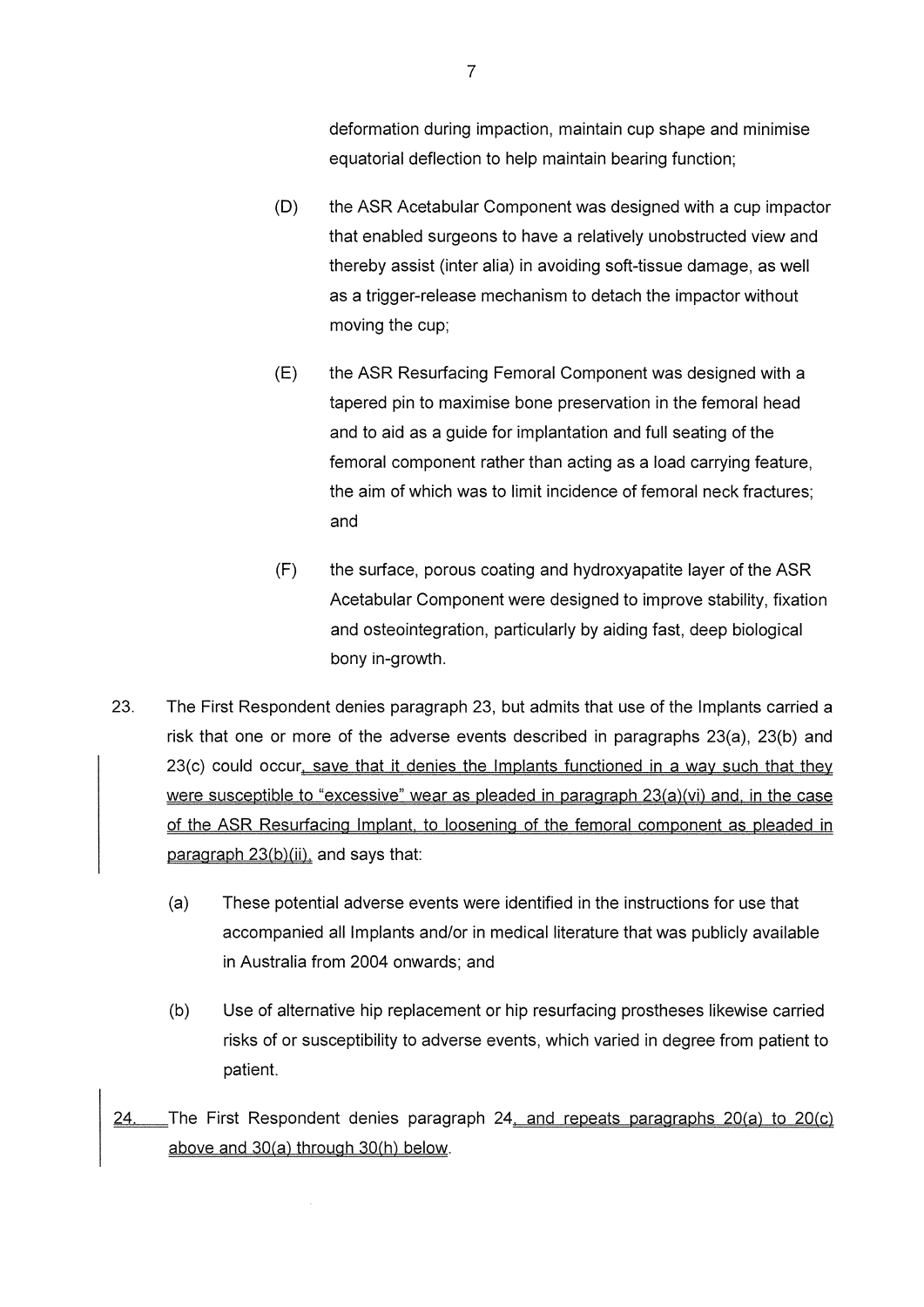#### DePuy's and Johnson & Johnson's knowledge of the alleged Defects

- 25. The First Respondent denies paragraph 25, but admits that, as with all of their products. the Respondents reviewed and evaluated data concerning the Implants from a variety of sources, including national joint registries, peer reviewed published literature, companysponsored clinical trials, internal complaints data, and external clinical research reports. In particular:
	- $(a)$ It was aware of the revision rates and other data relating to the Implants that was published in the 2006, 2007, 2008, 2009, 2010 and 2011 Annual Reports of the National Joint Replacement Registry of Australia at least by about the date each of those reports was published:
	- It was aware of the revision rates and other data relating to the Implants that was  $(b)$ published in the 2007, 2008, 2009, 2010 and 2011 Annual Reports of the National Joint Registry for England & Wales (NJREW) at least by about the date each of those reports was published;
	- $(c)$ It was aware, as and when it became available, of information relating to the Implants that was generated by various post-market clinical follow-up studies that it conducted or sponsored;
	- $(d)$ It also became aware, as and when it was published or provided to them, of certain other post-market clinical data relating to the Implants, including that contained in published articles and internal complaints;
	- $(e)$ It was aware, by September 2007, of the matters set out in the document entitled "Internal Review - September 2007 Discussion with the TGA":
	- $(f)$ It was aware by 3 October 2007 of the facts set out in the "Dear Doctor" letter issued by the Second Respondent on or about that date;
	- (f)(A) It was aware by 2008 of the revision rates and other data that was referred to by T.P. Vail MD in "Interpretation of DePuy ASR Data in International Joint Registries":
	- (f)(B) It was aware by about 26 March 2008 of the data referred to in its internal "Health Hazard/Risk Evaluation" Report (HHE) of that date;
	- (f)(C) It was aware by about 25 September 2009 of the data referred to in its internal HHE of that date: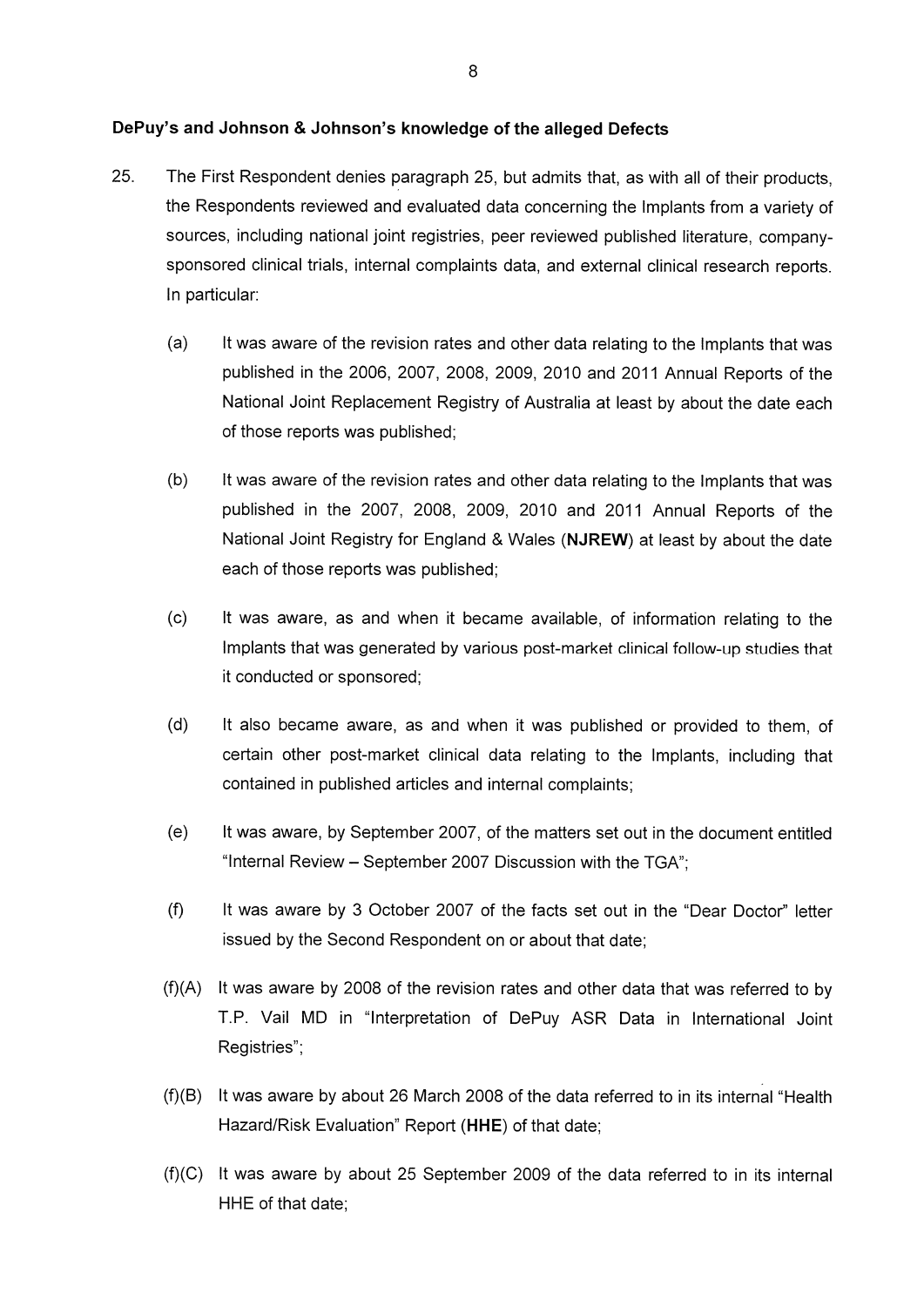- (f)(D) By about 31 December 2009, it had withdrawn the Implants from the Therapeutic Goods Register and ceased to supply the Implants in Australia (save that some stock remained available for the purpose of revision until August 2010);
- $(f)(E)$  It was aware by about 8 January 2010 of the data referred to in its internal HHE of that date:
- $(g)$ It was aware by 8 March 2010 of the facts set out in the Urgent Field Safety Notice that it issued on that date:
- $(h)$ It was aware by 25 May 2010 of the revision rate data set out in the Medical Device Alert issued by the Medicinesal and Healthcare products Regulatory Agency on that date;
- (h)(A) It was aware by about 9 August 2010 of the data referred to in its internal HHE of that date; and
- $(i)$ It was aware by 24 August 2010 of the facts set out in the Urgent Field Safety Notice and in the Recall Notice that it issued on that date, including the data from the NJREW referred to therein.
- 25A. In further answer to paragraph 25, the First Respondent says that Mrs Stanford and Mr Dunsmore were each implanted with an Implant, in November 2005 and December 2004 respectively, before the Respondents allegedly knew or ought to have known the matters pleaded in paragraphs 24 and 25.

#### Discontinuance of supply of the Implants

- 26. The First Respondent admits paragraph 26, save that some stock remained available for the purposes of revision until about August 2010.
- 27. The First Respondent admits paragraph 27.

#### **Trade Practices Act**

- 28. The First Respondent admits paragraph 28.
- 29. The First Respondent admits paragraph 29.
- 30. The First Respondent denies paragraph 30, repeats paragraphs 20(a) to 20(c) above, and further says: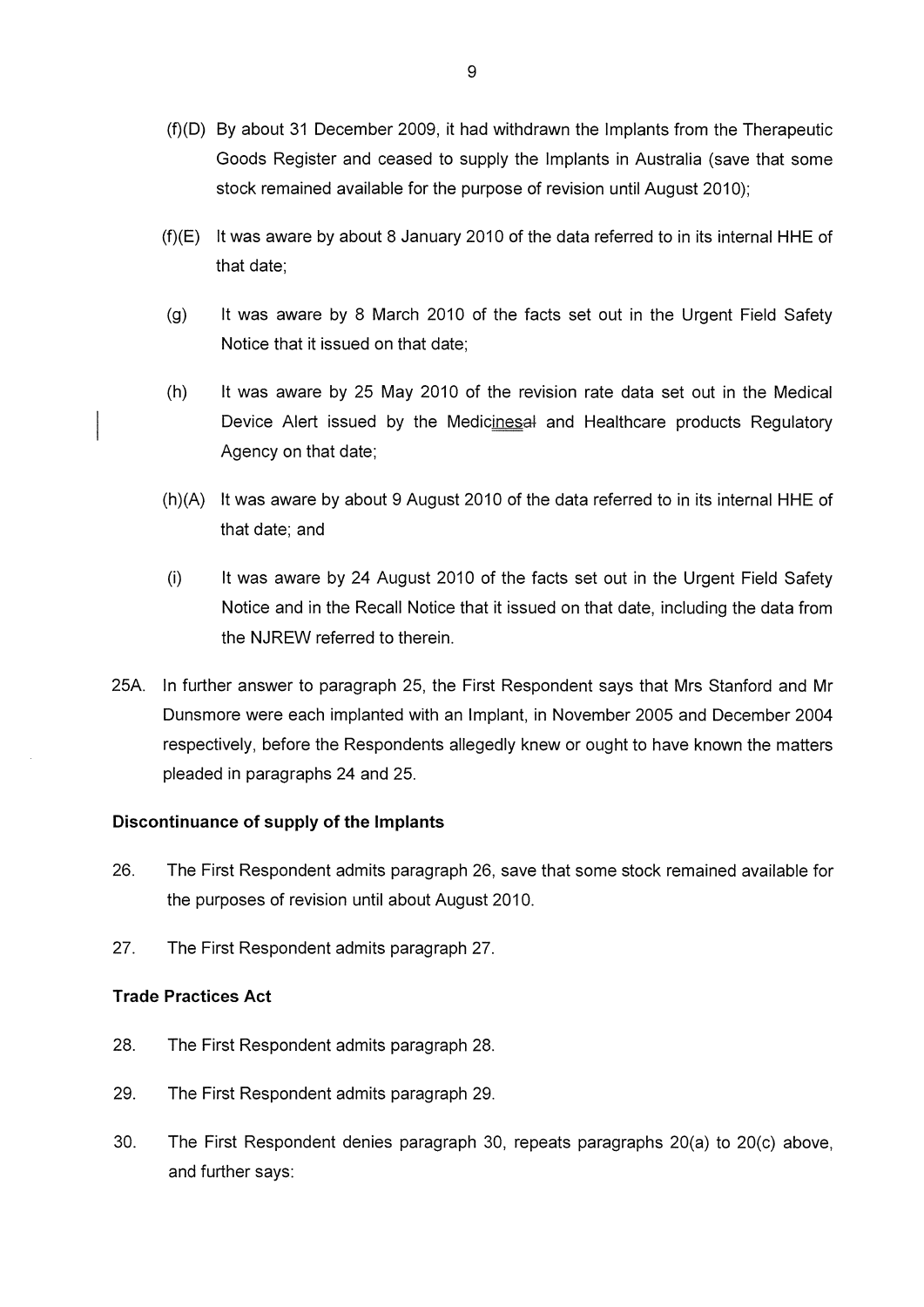- $(a)$ No artificial hip replacement or hip resurfacing prosthesis is as effective as a healthy natural hip joint;
- $(b)$ No artificial hip replacement or hip resurfacing prosthesis is guaranteed to last for a patient's remaining lifetime, or to be without risk of or susceptibility to adverse complications, and it is an inherent or obvious risk of any artificial hip replacement or hip resurfacing prosthesis that revision surgery may be necessary, notwithstanding that the prosthesis used is fit for purpose and/or of merchantable quality;
- $(c)$ The risk that use of the Implants would result in one or more of the adverse events described in paragraphs 23(a), 23(b) and 23(c) of the Claim (other than the risk of "excessive" wear pleaded at paragraph 23(a)(vi) which is denied, and the risk, in the case of the ASR Resurfacing Implant, of loosening of the femoral component pleaded at paragraph 23(b)(ii), which is denied) varied in degree from patient to patient (for example, the presence of hip dysplasia reduces the bone stock available to support the acetabular cup, which tends to adversely affect fixation and increase the risk that a prosthesis will loosen);
- $(d)$ Use of alternative hip replacement or hip resurfacing prostheses likewise carried risks of or susceptibility to adverse events, which varied in degree from patient to patient:
- $(e)$ The Respondents advised surgeons in Australia of the risks associated with using the Implants;

#### **Particulars**

Surgical technique manuals and instructions for use which were distributed to surgeons in Australia, including:

- $(i)$ DePuy ASR Articular Surface Replacement - Surgical Technique Manual - Articular Surface Replacement Hip Resurfacing System (ASR HRS) -(Versions 1, 2 & 3) (Cat. No. 9998-02-280);
- (ii) DePuy- Surgical Technique Manual ASR XL Anatomic Head System -Surgical Technique (Versions 1, 2 & 3) (Catalogue Number 0612-29-503);
- (iii) DePuy Surgical Technique Manual ASR XL (Version 1) (Cat. No. 9998-99-912):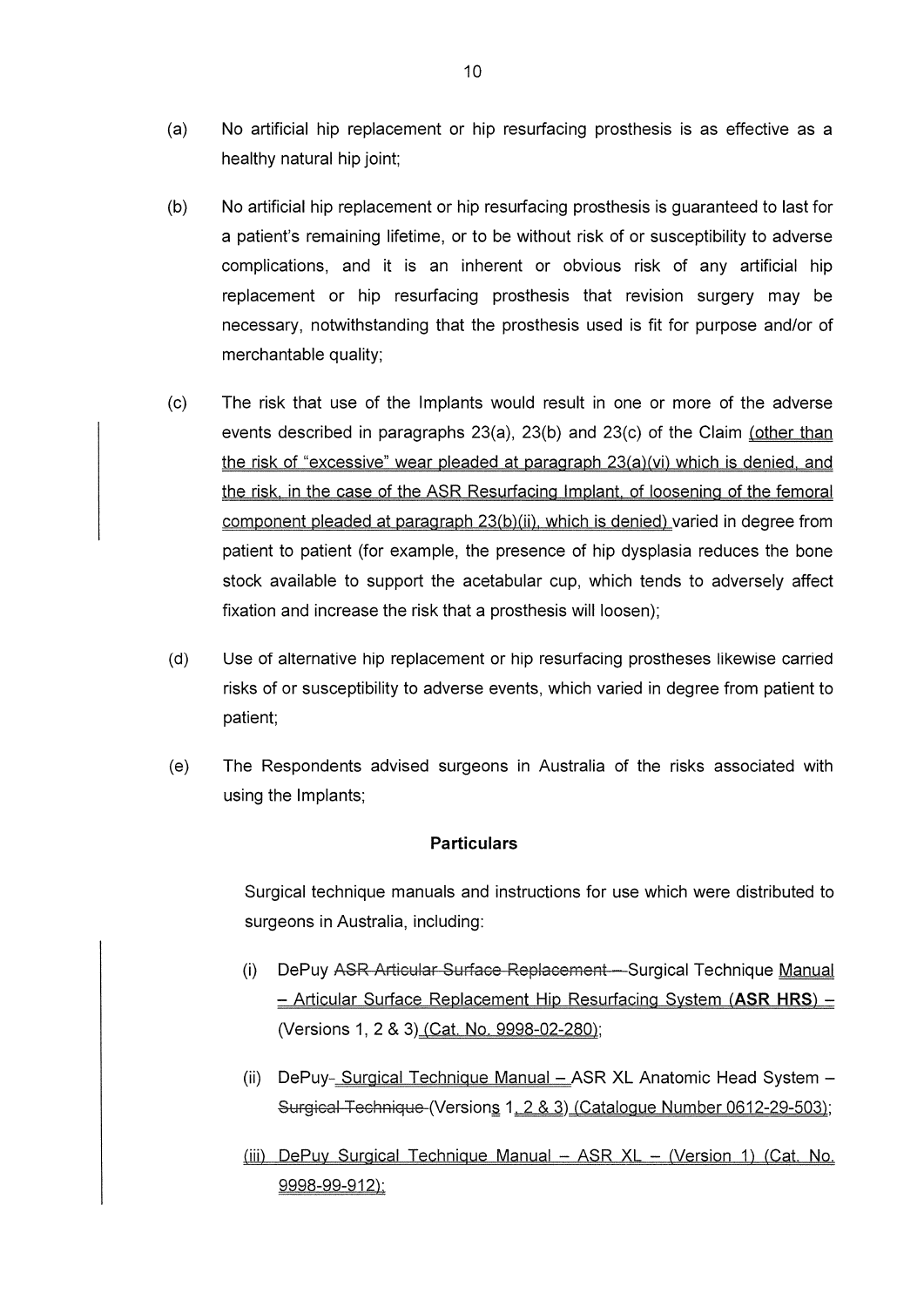- $\overline{(\overline{H})}$ (iv) DePuy Design Rationale & Surgical Technique Manual - ASR XL (Version 1) (Cat. No. 0612-64-507);
- DePuy Instructions For Use ASR HRS (Revisions A, B, C, D,  $\overline{(+)}(v)$ E & F) (Cat. No. 78001101);
- (vi) DePuy Instructions For Use ASR XL (Revisions A, B, C & D) (Cat, No. 78410034);
- DePuy Instructions For Use Unified IFU (Cat. No. 78401272):  $(H)$ (vii)
- (iii) DePuy Instructions For Use ASR Hemi (Revision A) (Cat. No. 78410257);
- DePuy Instructions For Use ASR XL Anatomic (Revision A)  $\langle$ iii) $(ix)$ (Cat. No. 7810249);
- $(ii)(x)$ DePuy Surgical Technique Manual - ASR CIASR - (Version 1) (Cat. No. 9111-11-604); and
- the letter referred to at paragraph 25(f) above.  $\overline{f(x)}(x)$
- (iii) DePuy ASR 300 Acetabular Gup System Instructions for Use; and

(iv)Hip prostheses and hemi-hip prostheses - Instructions for Use.

(e)(A) The Respondents provided surgeons with instructions on how to position the Implants.

#### **Particulars**

The First Respondent repeats the particulars to 30(e) above.

Instructions by way of market updates and presentations provided periodically to surgeons in Australia and internationally.

- $(f)$ Individual surgeons chose to use the Implants (rather than alternative hip replacement prostheses) when operating on the Applicants and the Group Members:
- The First Respondent's expectation was that, prior to using the Implants, the  $(a)$ Applicants and Group Members would be informed, by their respective surgeons, to the degree their surgeons judged appropriate, that such use carried risks,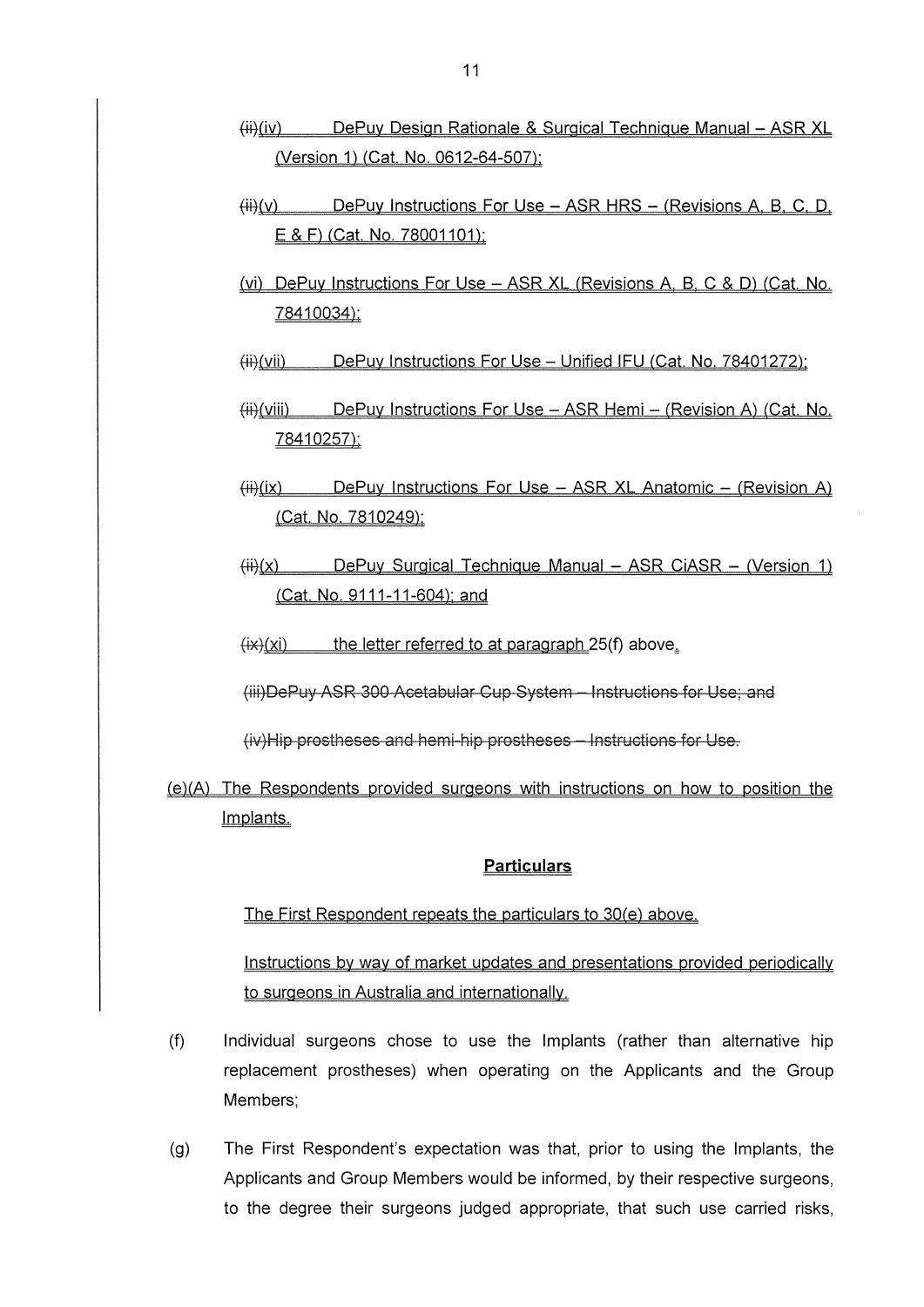including the risk that the Implants may not alleviate a patient's pain or disability and/or may require early revision;

#### **Particulars**

The usual practice for a patient considering a hip replacement surgery is to consult with a surgeon to determine the best implant option for his or her health condition. There is no one bearing surface combination that meets the medical needs of all patients. Metal-on-metal remains a hip replacement option for surgeons and patients and, as with all hip replacement options, metal-on-metal implants have benefits and risks.

 $(h)$ Further or alternatively, the state of scientific or technical knowledge at the time the Implants were supplied was not such as to enable the Defects (as defined, the existence of which is denied) to be discovered; and

#### **Particulars**

Prior to launching the Implants, the First Respondent conducted extensive laboratory testing on the Implants, including tests on simulators that evaluated how the Implants would wear over time, the materials used in the Implants, and the strength of the Implants. These laboratory tests were conducted by the First Respondent and by independent internationally renowned academic research institutions.

All orthopaedic implants, no matter what materials are used, experience wear over time and generate what is called "wear debris". Laboratory testing has demonstrated that metal-on-metal articulation generates a lower volume of wear debris than either metal-on-polyethylene or ceramic-on-polyethylene.

After the Implants were approved for use by the Therapeutic Goods Administration (TGA) and made available on the Australian Register of Therapeutic Goods, the First Respondent continued to review and evaluate data concerning the Implants from a variety of sources as described in paragraph 25.

 $(i)$ By reason of s 74B(2)(a) and (b) of the Trade Practices Act and paragraphs 30(e),  $(e)(A)$ ,  $(f)$ , and (g), s74B(1) does not apply insofar as the Implants carried or gave rise to the risk that the Implants would-wear out, cause pain or disability and/or require early revision.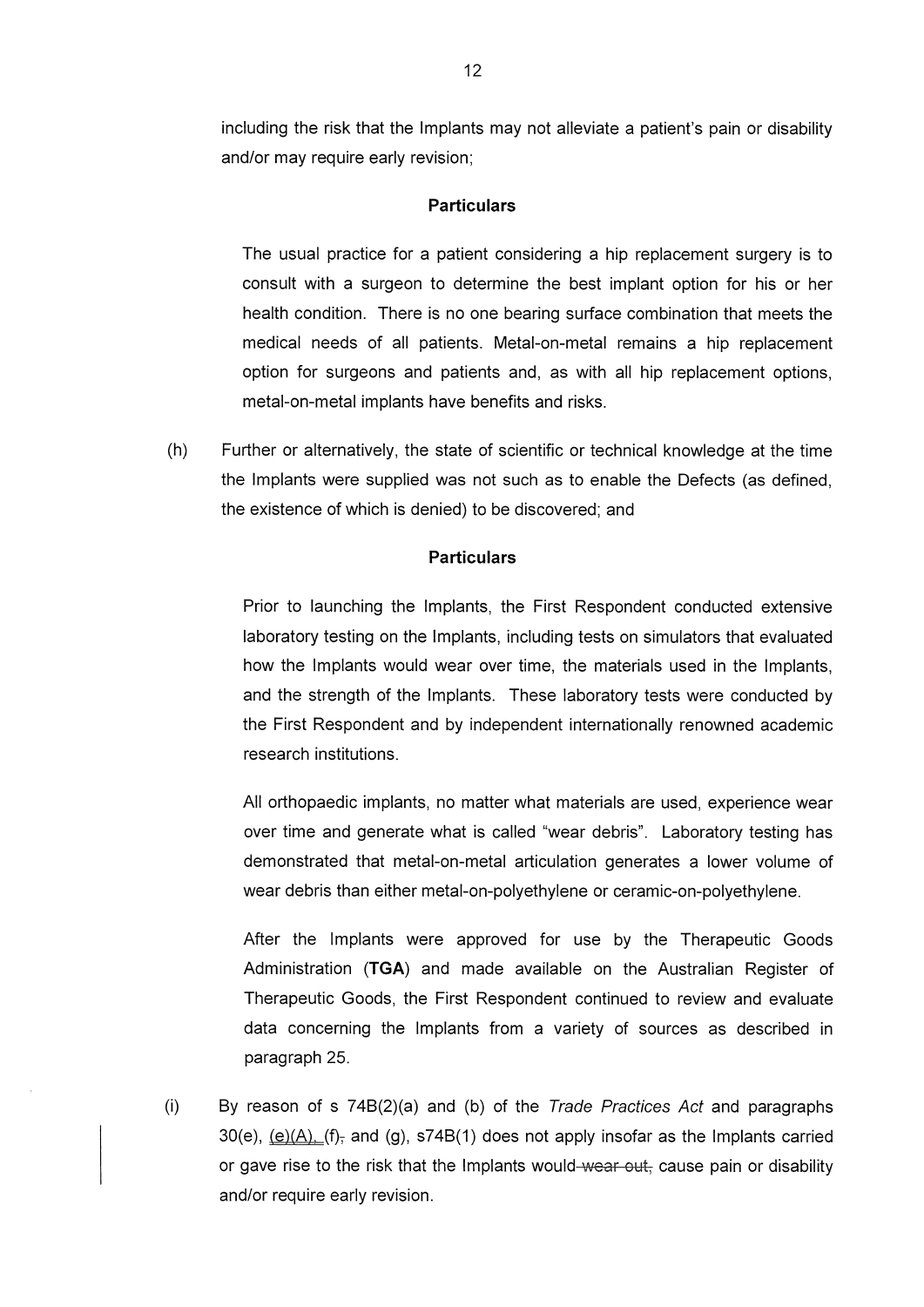- $31.$ The First Respondent denies paragraph 31 and further says:
	- $(a)$ Paragraphs 20(a) to 20(c) and 30(a) through 30(h) above are repeated;
	- By reason of s 74D(2)(a) and (b) of the Trade Practices Act and paragraphs  $(b)$  $30(e)$ ,  $(e)(A)$ , (f) and (g) above, s  $74D(1)$  does not apply insofar as the Implants carried or gave rise to the risk that the Implants would-wear out, cause pain or disability and/or require early revision; and
	- $(c)$ Further or alternatively, the relevant circumstances referred to in s 74D(3)(c), to which the Court must have regard in determining whether the Implants were of merchantable quality, include the state of scientific or technical knowledge at the time of their supply, which was not such as to enable the Defects (as defined, the existence of which is denied) to be discovered, and the matters pleaded in paragraphs 20(a) to 20(c), 22(l), 23(a) to 23(b) and 30(a) to 30(h) above.
- 32. The First Respondent denies paragraph 32 and says, in the alternative:
	- $(a)$ The First Respondent has established a programme to make certain payments, on a without admissions basis, to and on behalf of patients who acquired the Implants (the Reimbursement Programme);
	- $(b)$ Payments to and on behalf of patients under the Reimbursement Programme are available to the Applicants and all Group Members for the following:
		- $(i)$ Reasonable and customary costs of monitoring and testing incurred due to the recall of the Implants (including monitoring and testing to ascertain whether revision surgery is necessary);
		- Reasonable and customary costs of medical treatment incurred due to the  $(ii)$ recall of the Implants (including the costs of revision surgery); and
		- $(iii)$ Reasonable out-of-pocket expenses incurred due to the recall of the Implants (including payment for revision surgery and other types of surgery, payments for health care expenses and medical monitoring, payment for other out-of-pocket expenses, payment for economic loss incurred due to treatment and recovery from treatment, and payment for gratuitous care and commercial care incurred during treatment and recovery from treatment);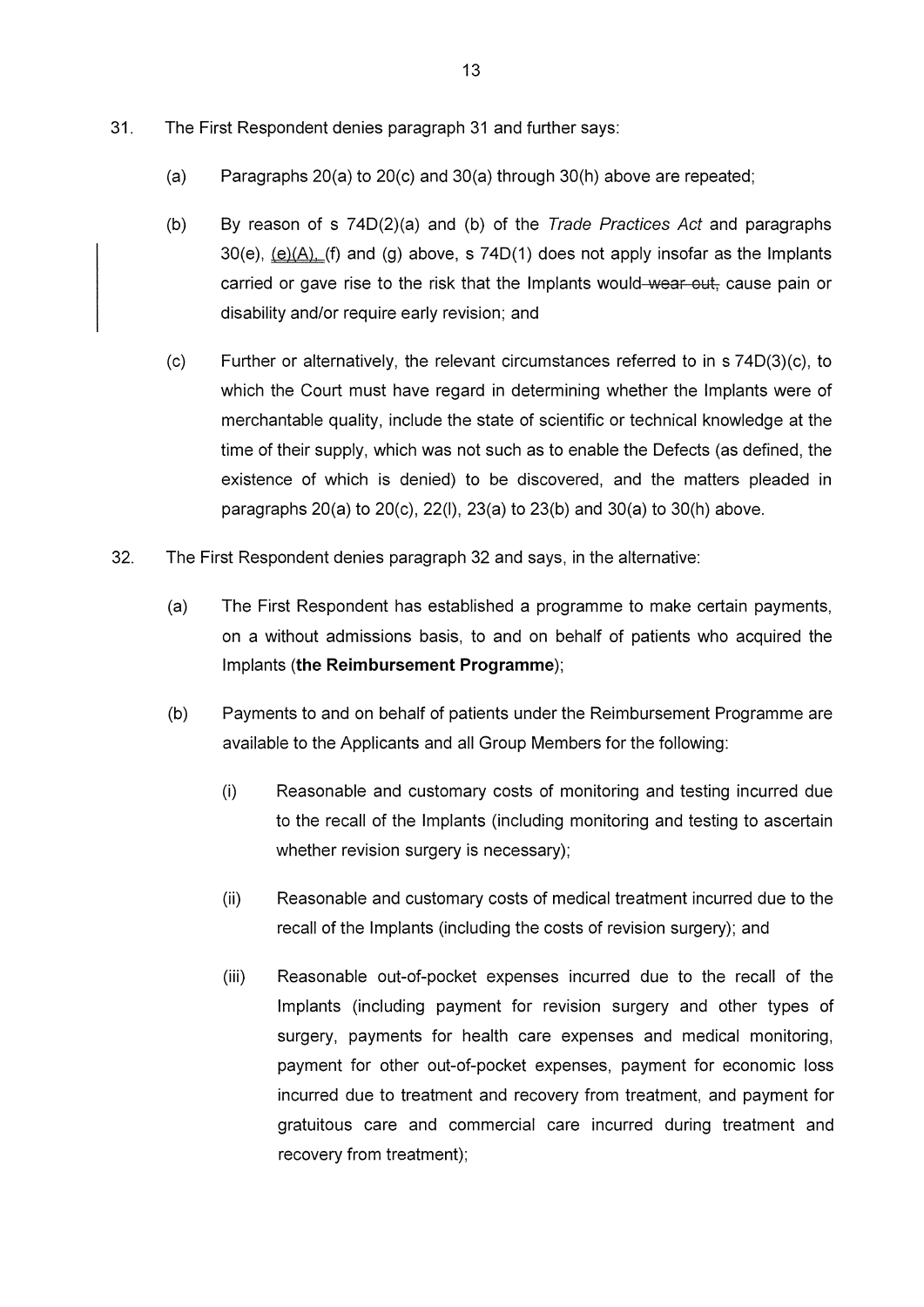$(c)$ Payments under the Reimbursement Programme have been made to and on behalf of the Applicants and many of the Group Members;

### **Particulars**

As at 26 September 2014, 30 April 2013, 4, 127 4, 131 patients (including the Applicants and many of the Group Members) have registered under the Reimbursement Programme.

- $(d)$ Insofar as the Applicants and the Group Members seek damages or compensation which includes any costs or other amounts which have been paid to them under the Reimbursement Programme, the First Respondent will seek to have such damages or compensation reduced by the amounts paid to the Applicants or the Group Members under the Reimbursement Programme; and
- $(e)$ To the extent that the Applicants and the Group Members have failed or refused to participate in the Reimbursement Programme, and have suffered loss or damage which would have been avoided by so participating, the Applicants and the Group Members have failed to take reasonable steps to mitigate their loss.
- 32A. The First Respondent denies paragraph 32A and says that:
	- $(a)$ For the purposes of s 75AC(2) of the Trade Practices Act, the relevant circumstances include those pleaded in paragraphs  $20(a)$  to  $20(c)$ ,  $22(l)$ ,  $23(a)$  to  $23(b)$  and  $30(a)$  to  $30(h)$  above; and
	- $(b)$ Even if the Implants had the Defects (as defined, the existence of which is denied), the state of scientific and technical knowledge at the time when the Implants were supplied was not such as to enable that defect to be discovered. such that s 75AK(1)(c) affords a complete defence to the claim under s 75AC of the Trade Practices Act.
- 32B. The First Respondent denies paragraph 32B and, in the alternative, repeats paragraphs 32(a) to 32(e) above.
- 33. The First Respondent denies paragraph 33 and, in the alternative, repeats paragraphs 32(a) through 32(e) above.

### Negligence

34. In answer to paragraph 34, the First Respondent: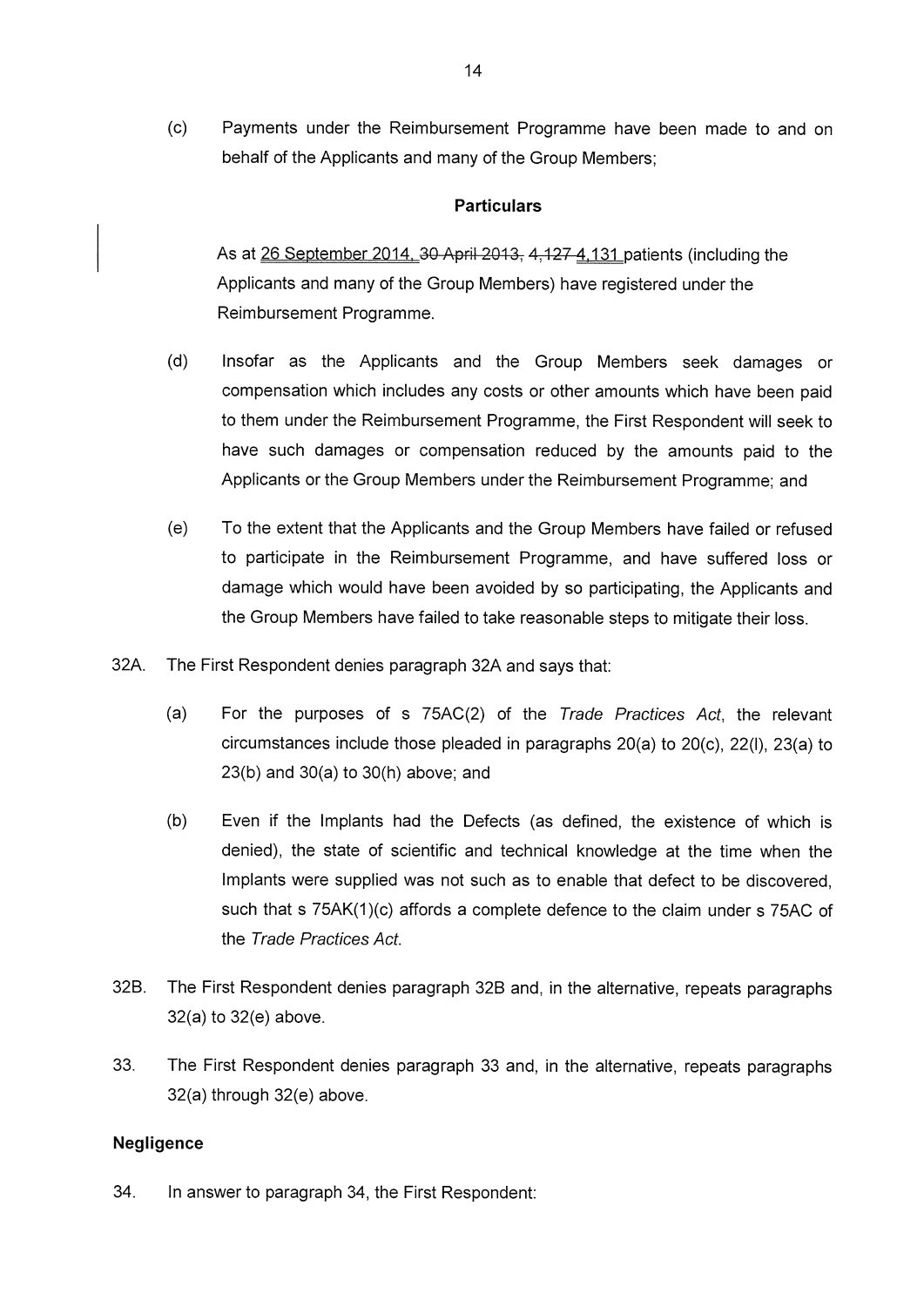- $(a)$ Says the common law does not relevantly operate to impose obligations that are more onerous or extensive than those imposed on it by ss 74B, 74D, 75AC and 75AD of the Trade Practices Act:
- $(b)$ Subject to paragraph 34(a) above, admits that it owed the Applicants and the Group Members a duty to take reasonable care that they would not be injured by using the Implants as intended; and
- $(c)$ Otherwise denies paragraph 34.
- 35. The First Respondent denies paragraph 35 and repeats paragraphs 20(a) to 20(c), 22(l),  $23(a)$  to  $23(b)$  and  $30(a)$  through  $30(h)$  above.
- 36. The First Respondent denies paragraph 36 and, in the alternative, repeats paragraphs 32(a) through 32(e) above.
- 37. The First Respondent denies paragraph 37 and further says:
	- $(a)$ By reason of s 87E of the Trade Practices Act, Part VIB of that Act applies to these proceedings and s 87ZB precludes the Court from awarding exemplary or aggravated damages in respect of personal injury in these proceedings; or
	- $(b)$ By reason of s 21 of the Civil Liability Act 2002 (NSW) and s 52 of the Civil Liability Act 2003 (Qld), the Court is precluded from awarding exemplary or aggravated damages in respect of the Applicants' and the Group Members' claims in negligence (insofar as the latter arise under the laws of NSW or Queensland).
- 38. Paragraph 38 of the Claim has been deleted.
- 39. In answer to paragraph 39, the First Respondent:
	- $(a)$ Says the common law does not relevantly operate to impose obligations that are more onerous or extensive than those imposed on the Second Respondent by ss 74B, 74D, 75AC and 75AD of the Trade Practices Act;
	- $(b)$ Subject to paragraph 39(a) above, admits the Second Respondent owed the Applicants and the Group Members a duty to take reasonable care that they would not be injured by using the Implants as intended; and
	- $(c)$ Otherwise denies paragraph 39.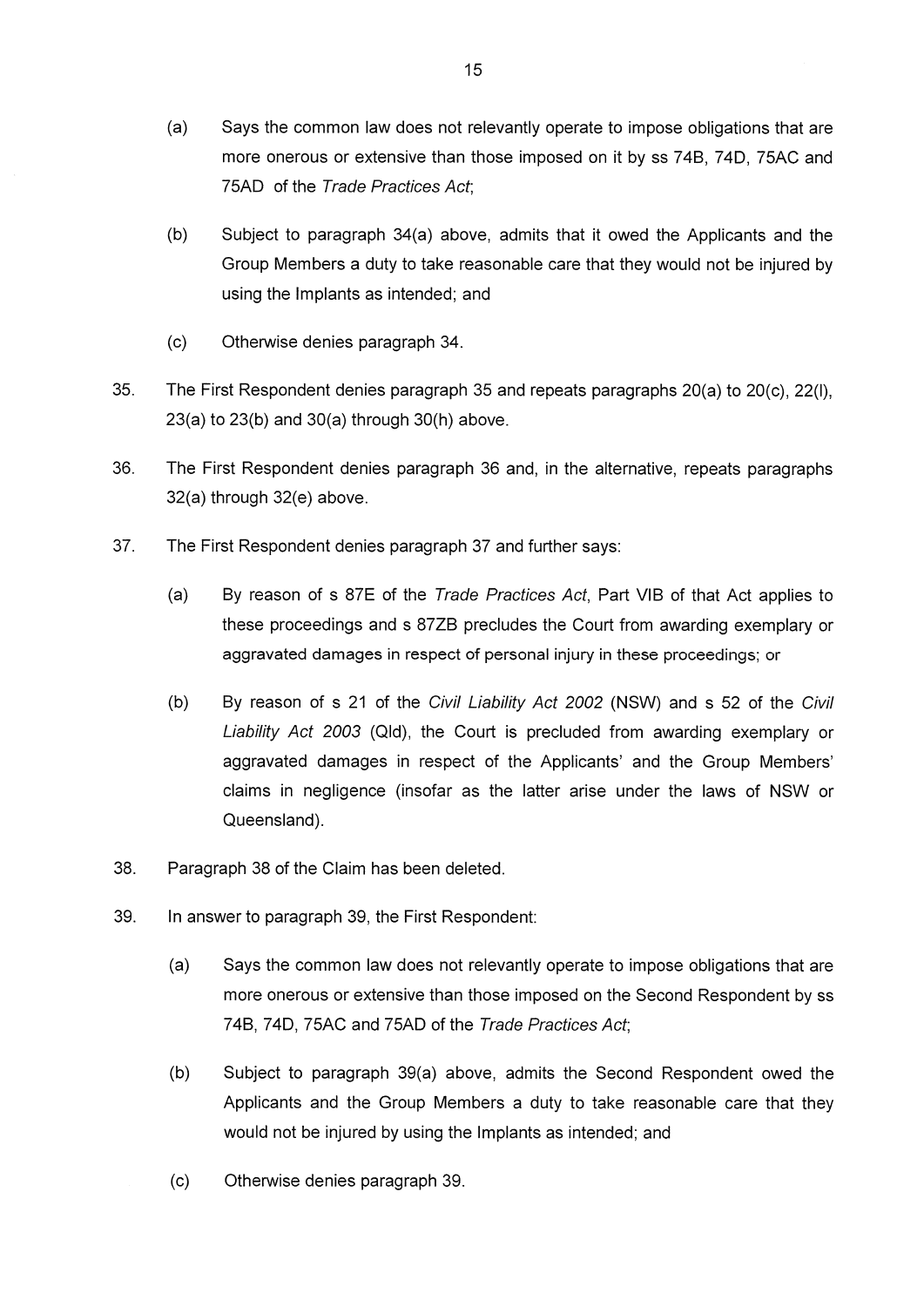- 40. The First Respondent denies paragraph 40 and repeats paragraphs 20(a) to 20(c), 22(l),  $23(a)$  to  $23(b)$  and  $30(a)$  through  $30(h)$  above.
- 41. The First Respondent denies paragraph 41 and, in the alternative, repeats paragraphs 32(a) through 32(e) above.
- 42. The First Respondent denies paragraph 42 and repeats paragraphs 37(a) and 37(b) above.
- 43. Paragraph 43 of the Claim has been deleted.
- 44. The First Respondent denies paragraph 44.

### Claim by the Sub-Group Representatives on behalf of the Sub-Group Members

45. The First Respondent admits paragraph 45.

#### **Mary Beenties**

- 46. As to paragraph 46, the First Respondent:
	- $(a)$ Admits paragraphs (a) and (b);
	- $(b)$ Otherwise does not know and therefore cannot admit the allegations therein.
- 47. As to paragraph 47, the First Respondent:
	- Does not know and therefore cannot admit the date of surgery as alleged;  $(a)$
	- $(b)$ Admits Ms Beentjes received an ASR Acetabular Implant (Size 56mm) and ASR Femoral Implant (Size 49mm);
	- $(c)$ Otherwise admits the allegations therein.
- 48. As to paragraph 48, the First Respondent:
	- $(a)$ Does not know and therefore cannot admit the date of surgery as alleged;
	- $(b)$ Admits Ms Beentjes received an ASR Acetabular Implant (Size 56mm) and ASR Femoral Implant (Size 49mm);
	- $(c)$ Otherwise admits the allegations therein.
- 49. The First Respondent does not know and therefore cannot admit paragraph 49.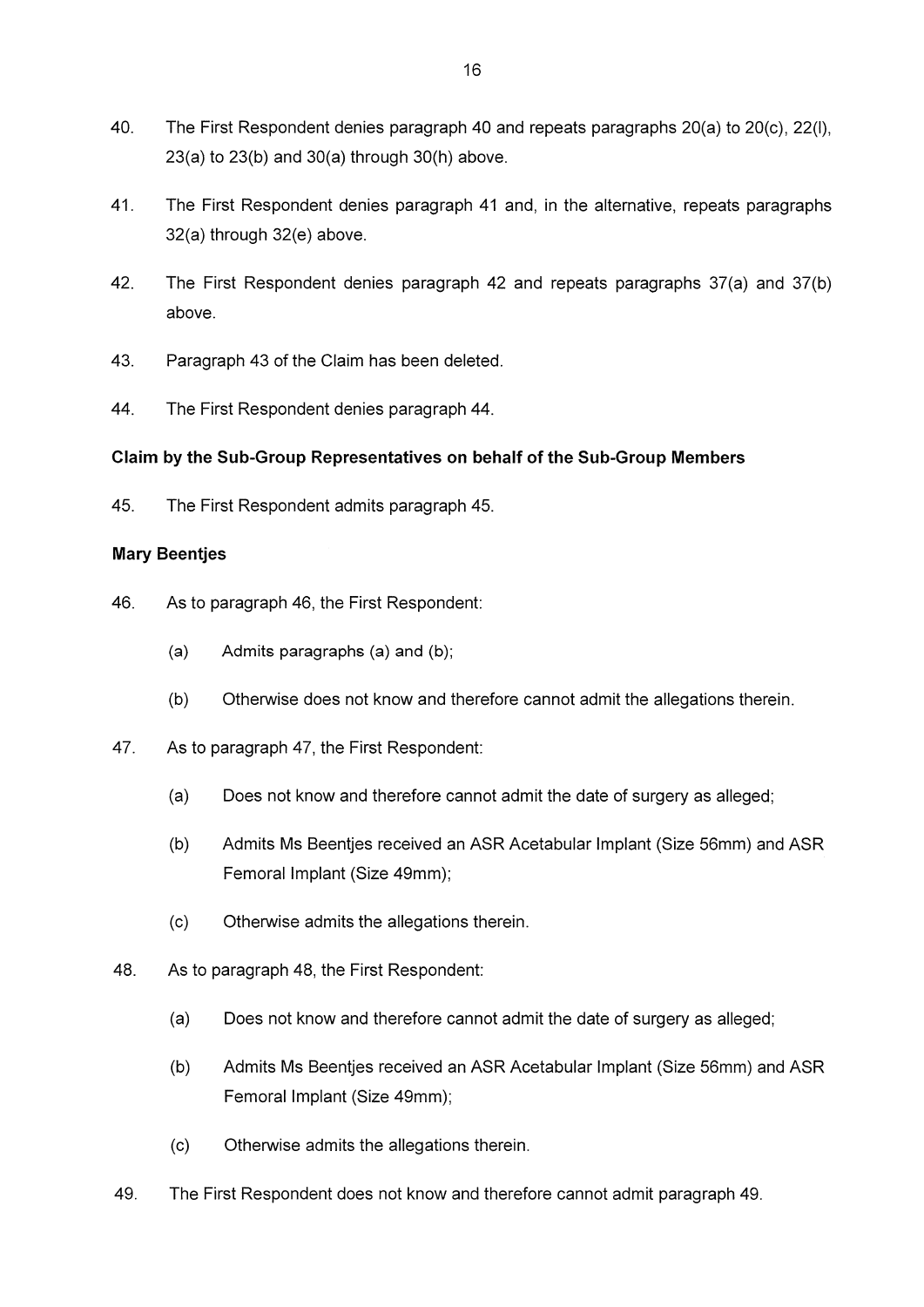- 50. As to paragraph 50, the First Respondent:
	- $(a)$ Admits that on 2 November 2011, Ms Beentjes' right implant was surgically removed at the SportsMed SA Hospital and was replaced with a DePuy Pinnacle Gription Acetabular Sector Shell, Biolox Delta Ceramic Insert, Summit femoral stem and a Biolox Delta Articul/eze ceramic head:
	- $(b)$ Otherwise does not know and therefore cannot admit the allegations therein.
- 51. As to paragraph 51, the First Respondent:
	- $(a)$ Admits that on 9 November 2011, Ms Beentjes' left implant was surgically removed at SportsMed SA Hospital and was replaced with a DePuy Pinnacle Gription Acetabular Sector Shell, Biolox Delta Ceramic Insert, Summit femoral stem and a Biolox Delta Articul/eze ceramic head, and that Ms Beentjes was discharged on or about 17 November 2011;
	- $(b)$ Otherwise does not know and therefore cannot admit the allegations therein.

### **Robert Webb**

- 52. As to paragraph 52, the First Respondent:
	- $(a)$ Admits paragraphs  $(a)$  and  $(d)$ ;
	- $(b)$ Otherwise does not know and therefore cannot admit the allegations therein.
- 53. As to paragraph 53, the First Respondent:
	- $(a)$ Admits that on 23 May 2007 an ASR XL Implant was surgically implanted into Mr Webb's right hip during surgery at the Calvary Wakefield Hospital, Adelaide in the State of South Australia by Dr Scott Brumby and comprised an ASR Acetabular Implant (size 56mm) and an ASR Unipolar Femoral Implant (size 49mm):
	- $(b)$ Otherwise does not know and therefore cannot admit the allegations therein.
- 54. As to paragraph 54, the First Respondent:
	- $(a)$ Admits that on 25 May 2011 an ultrasound of Mr Webb's right hip was undertaken:
	- $(b)$ Otherwise does not know and therefore cannot admit the allegations therein.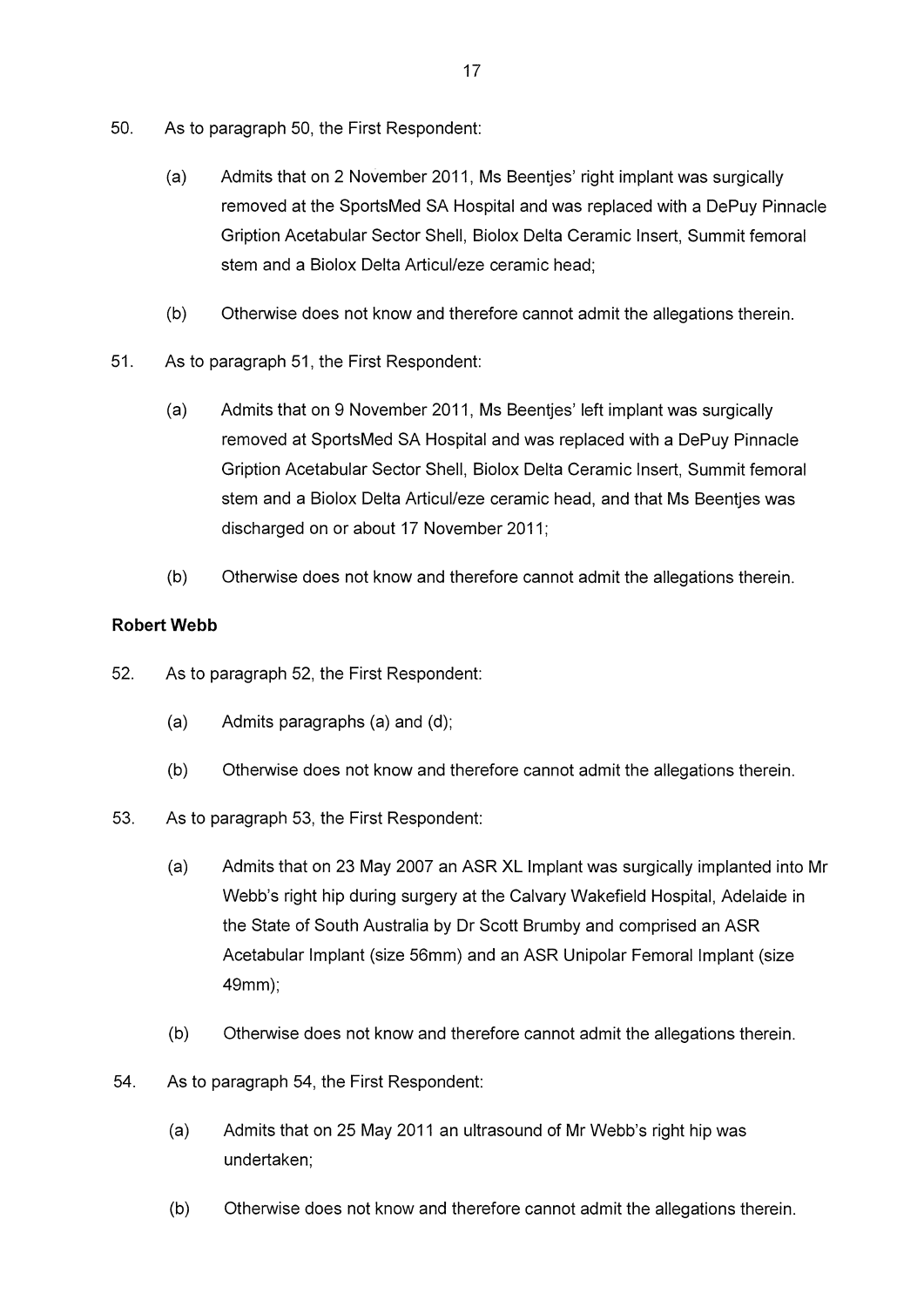- 55. As to paragraph 55, the First Respondent:
	- $(a)$ Admits that on 16 June 2011, the implant and a bursa were surgically removed from the Mr Webb's right hip at the Calvary Wakefield Hospital;
	- $(b)$ Otherwise does not know and therefore cannot admit the allegations therein.

#### **Manufacturers Warranties Act**

- 56. In answer to paragraph 56, the First Respondent:
	- $(a)$ Denies the paragraph; and
	- Further says it was not the "manufacturer" of the Implants within the meaning of s  $(b)$ 3 of the Manufacturers Warranties Act 1974 (SA) (repealed) (MWA) because the Implants were not "manufactured for sale or disposal by retail" and were not, therefore, "manufactured goods" or "goods" within the meaning of s 3 of the MWA.
- 57. In answer to paragraph 57, the First Respondent:
	- $(a)$ Denies the paragraph; and
	- $(b)$ Further says the Second Respondent was not the "manufacturer" of the Implants within the meaning of s 3 of the MWA because the Implants were not "manufactured for sale or disposal by retail" and were not, therefore, "manufactured goods" or "goods" within the meaning of s 3 of the MWA.
- 58. The First Respondent denies paragraph 58 and repeats paragraph 57(b) above.
- 59. The First Respondent denies paragraph 59.
- 60. The First Respondent denies paragraph 60.
- 61. The First Respondent denies paragraph 61.
- 62. The First Respondent denies paragraph 62, repeats paragraphs 56(b) and 57(b) above and says that, accordingly, the MWA does not apply to the Implants.
- 63. In answer to paragraph 63, the First Respondent:
	- $(a)$ Denies the paragraph;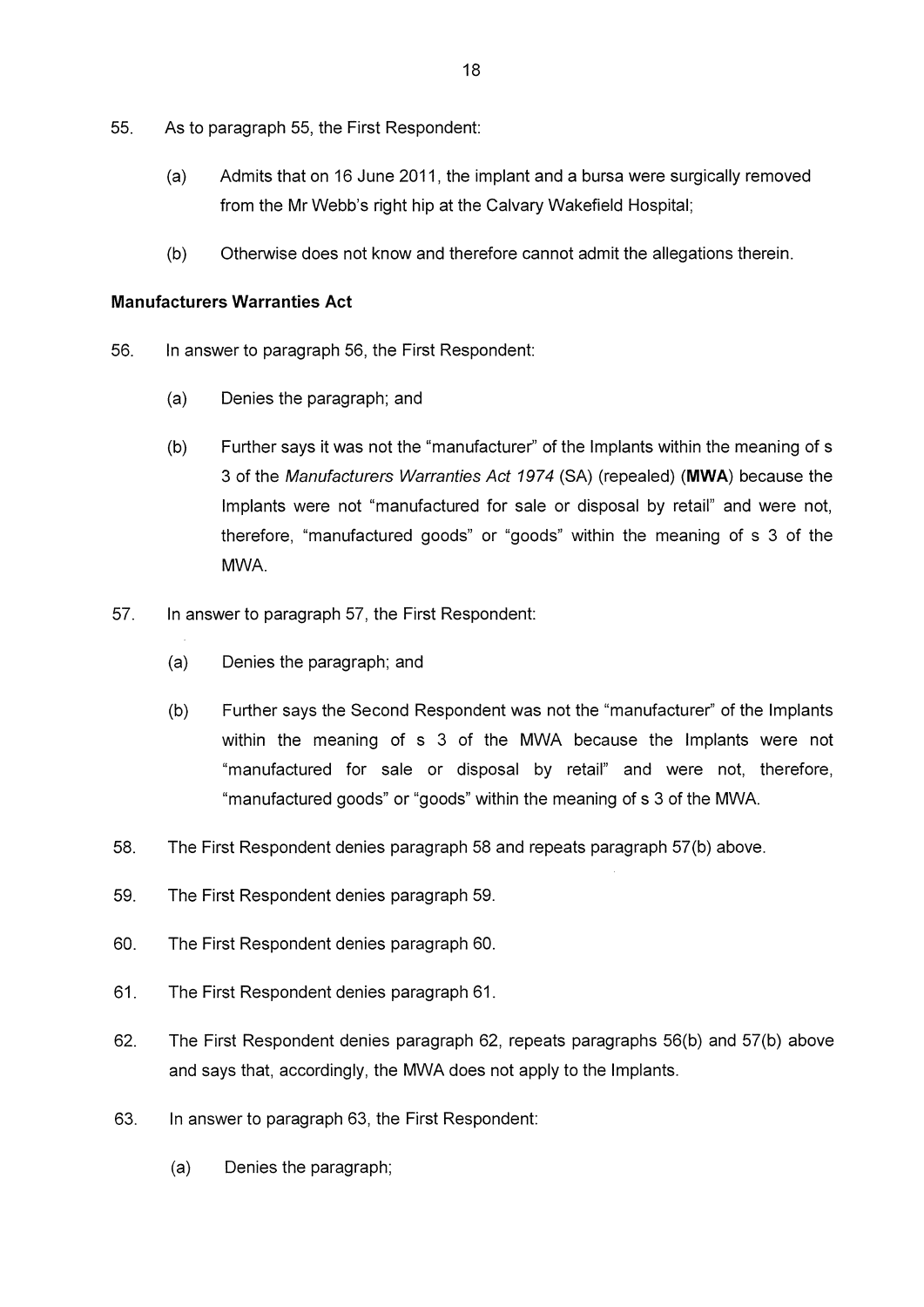- $(b)$ Repeats paragraphs 56(b) and 57(b) above and says that, accordingly, the MWA does not apply to the Implants;
- Further or alternatively, repeats paragraphs 20(a) to 20(c), 22(l), 23(a) to 23(b)  $(c)$ and  $30(a)$  to  $30(h)$  above;
- $(d)$ Further or alternatively, by reason of  $s$  4(3)(a) of the MWA and paragraphs 30(e), (f) and (g) above, ss  $4(1)$  and  $4(2)$  do not give rise to a liability insofar as the Implants carried or gave rise to the risk that they would wear out, cause pain or disability and/or require early revision.
- 64. The First Respondent denies paragraph 64 and repeats paragraphs 63(b) to 63(d) above.
- 65. The First Respondent denies paragraph 65.
- 66. The First Respondent does not know and therefore cannot admit paragraph 66.
- 67. The First Respondent denies paragraph 67, repeats paragraphs 32(a) to 32(e) above, and further says that any amounts recovered by the Sub-Group Members in respect of the damages claimed in paragraphs 33 and 44 will reduce the amount recoverable by them pursuant to the MWA, and vice-versa.
- 68. The First Respondent denies that the Applicants and the Group Members are entitled to the relief sought in the Amended Application or any other relief.
- 69. In further or alternative answer to the whole of the Claim, the First Respondent says:
	- $(a)$ By reason of s 87E of the Trade Practices Act, Part VIB of that Act applies to these proceedings, such that:
		- $(i)$ The Court must not award personal injury damages if the proceedings were commenced more than 3 years after the date of discoverability for the injury to which an Applicant or Group Member's personal injury damages would relate (s 87F);
		- The Court must not award as personal injury damages for non-economic  $(ii)$ loss an amount that exceeds the amount permitted under Division 3 of Part VIB, and if the non-economic loss suffered is less than 15% of a most extreme case, the Court must not award personal injury damages for non-economic loss (ss 87L & 87S);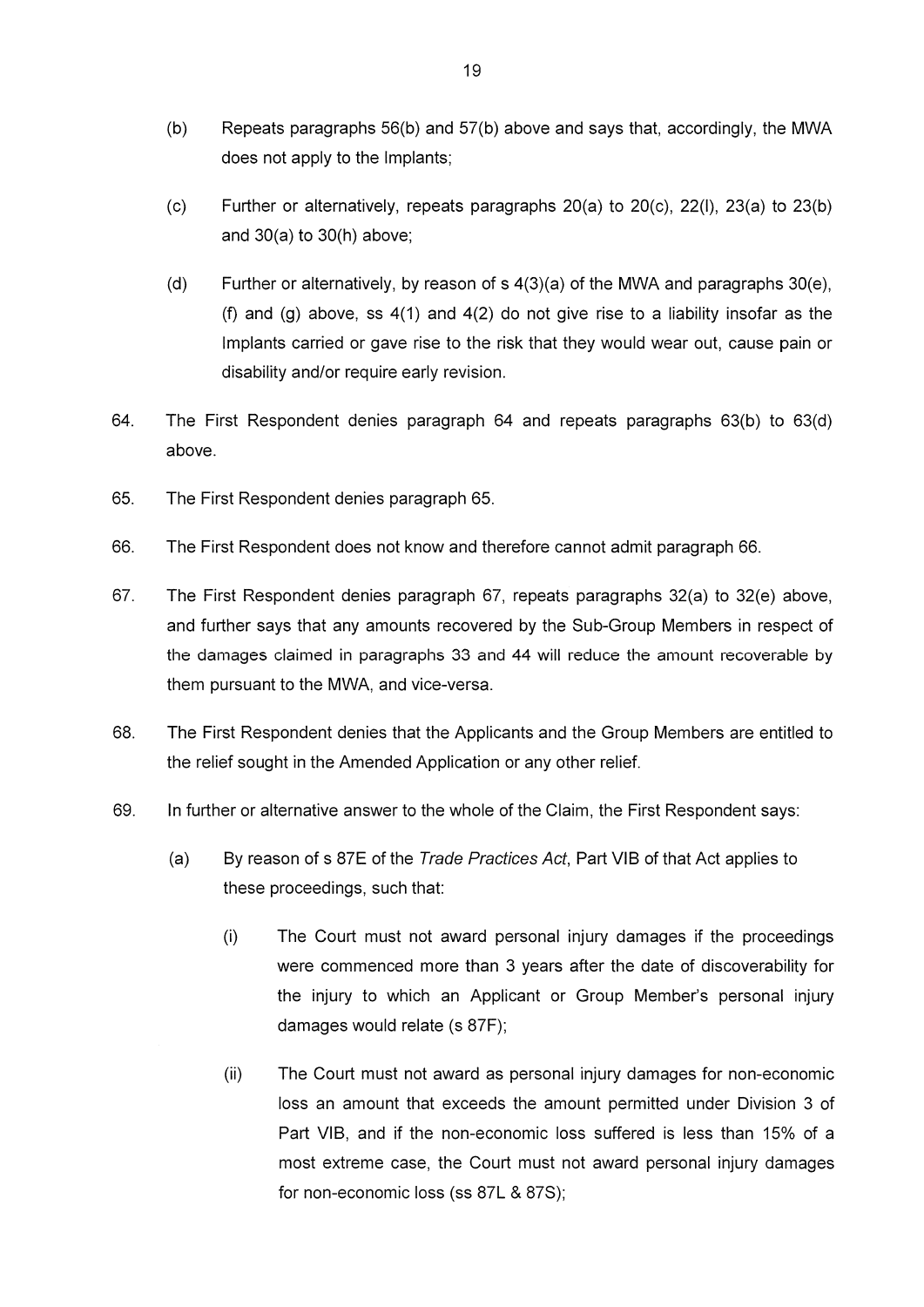- $(iii)$ The Court must assess personal injury damages for economic loss due to loss of earnings or the deprivation or impairment of earning capacity, or due to the loss of an expectation of financial support, in accordance with Division 4 of Part VIB (s 87U):
- $(iv)$ The Court must not award personal injury damages for gratuitous attendant care services, or for loss of the capacity to provide gratuitous attendant care services to others, except in accordance with s 87W and s 87X respectively;
- $(v)$ The Court must assess the present value of any future economic loss that is included in an award of personal injury damages in accordance with s 87Y:
- $(vi)$ The Court must not award personal injury damages for economic loss due to the loss of employer superannuation contributions, except in accordance with s 87Z; and
- $(vii)$ The Court must not order the payment of interest on personal injury damages, except in accordance with s 87ZA.
- $(b)$ Alternatively, the First Respondent says that one of the following Acts applies to each of the claims made in these proceedings by the Applicants and the Group Members, and in each case, the First Respondent will rely on the material provisions of the applicable Act, as if those provisions were set out herein:
	- $(i)$ Civil Liability Act 2002 (NSW), including but not limited to Part 1A (Divisions 1 to 4) and Part 2 (Divisions 1 to 4 and 6);
	- $(ii)$ Wrongs Act 1958 (Vic), including but not limited to Part VB, Part VBA and Part  $X$ ;
	- $(iii)$ Civil Liability Act 2003 (Qld), including but not limited to Chapter 2 (Part 1, divisions 1 to 3) and Chapter 3 (Parts 1 to 3);
	- $(iv)$ Civil Liability Act 2002 (WA), including but not limited to Part 1A (Divisions 1 to 3 and 6) and Part 2 (Divisions 1 to 3);
	- $(v)$ Personal Injuries (Liabilities and Damages) Act 2002 (NT), including but not limited to Part 4 (Divisions 1 to 5);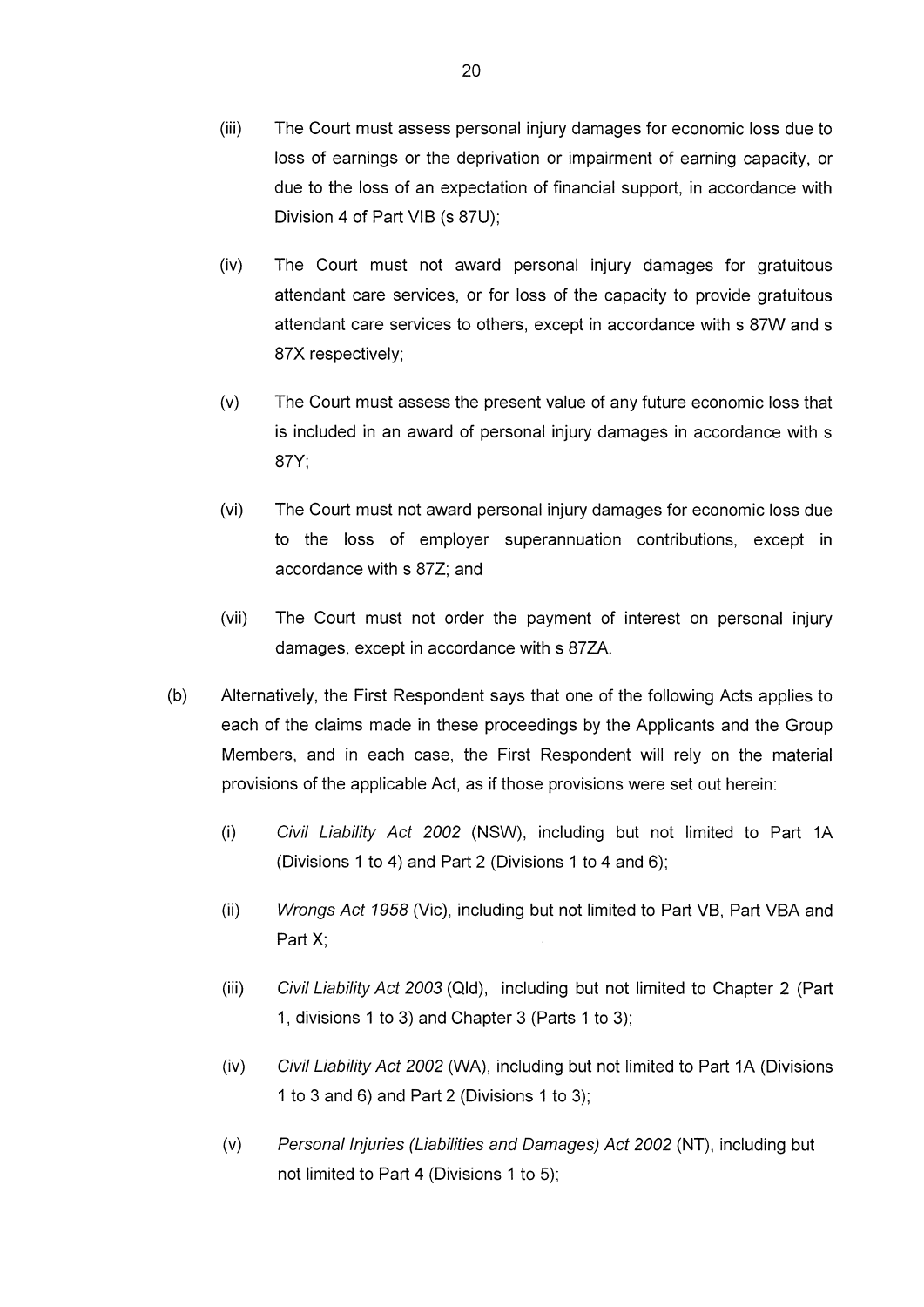- Civil Law (Wrongs) Act 2002 (ACT), including but not limited to Chapter 4  $(vi)$ (Parts 4.1 to 4.3) and Chapter 7 (Parts 7.1 and 7.2);
- $(vii)$ Civil Liability Act 2002 (Tas), including but not limited to Part 6 (Divisions 1 to 4) and Part 7; and
- $(viii)$ Civil Liability Act 1936 (SA), including but not limited to Part 6 (Divisions 1 to 3) and Part 8.
- Further or alternatively, that one of the following Acts applies to each of the  $(c)$ claims made in these proceedings by the Applicants and the Group Members, and in each case, the First Respondent will rely on the material provisions of the applicable Act, as if those provisions were set out herein:
	- $(i)$ Limitation Act 1969 (NSW);
	- $(ii)$ Limitation of Actions Act 1958 (Vic);
	- $(iii)$ Limitations of Actions Act 1974 (Qld);
	- $(iv)$ Limitation Act 2005 (WA);
	- $(v)$ Limitation Act 1981 (NT);
	- $(vi)$ Limitation Act 1985 (ACT);
	- $(vii)$ Limitation Act 1974 (Tas); and
	- $(viii)$ Limitation of Actions Act 1936 (SA).

Date: 10 October 2014 31 May 2013

Signed by Jason Betts Solicitor for the First Respondent

This pleading was prepared by Garry Rich, of Counsel and amended by R Dick SC and D Bampton of counsel.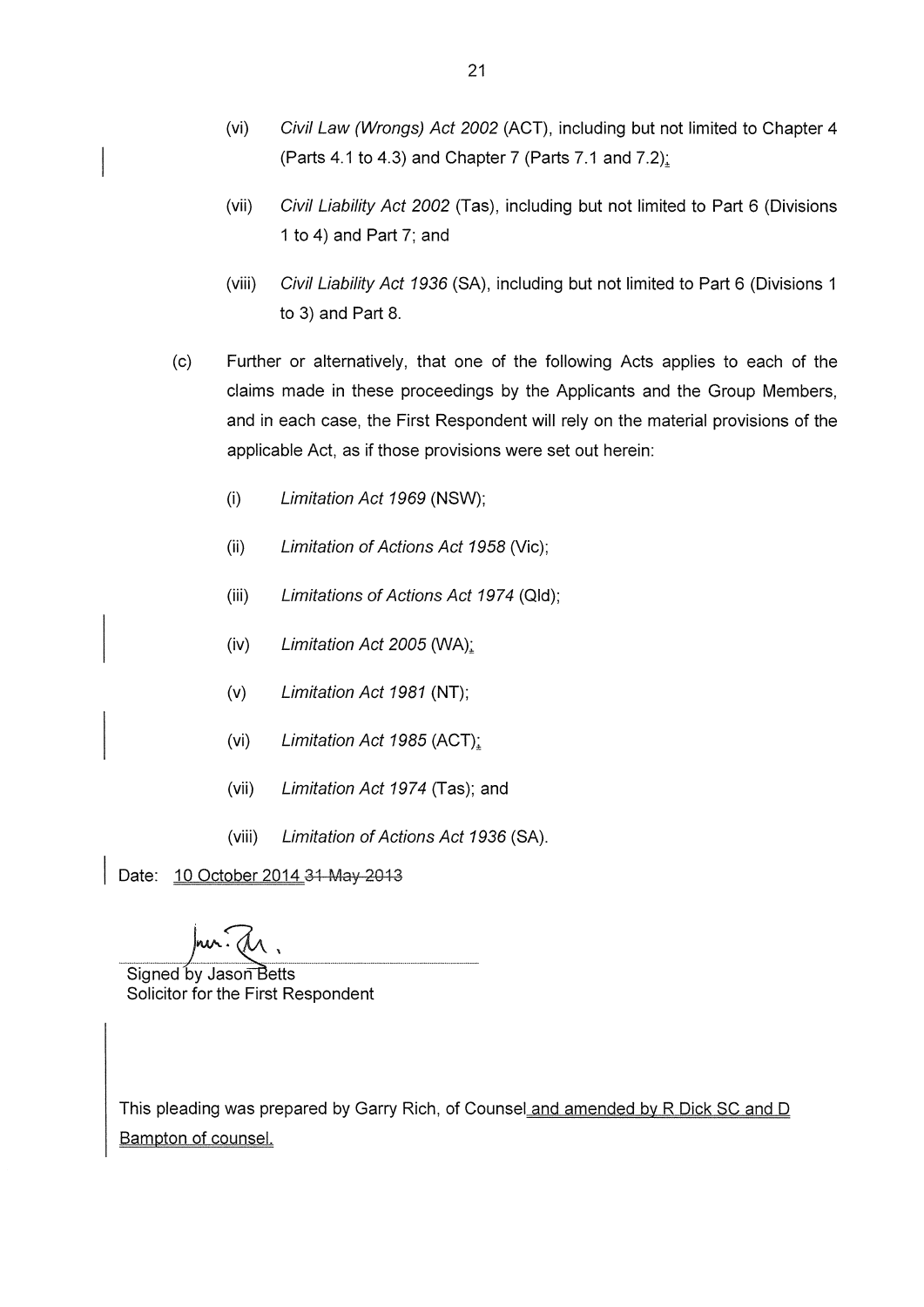# **Schedule**

213 of 2011 No.

Federal Court of Australia District Registry: New South Wales Division: General

# **Applicants**

| First Applicant:   | <b>Tammy Stanford</b>                                   |
|--------------------|---------------------------------------------------------|
| Second Applicant:  | Jamie Dunsmore                                          |
| <b>Respondents</b> |                                                         |
| First Respondent:  | DePuy International Limited                             |
| Second Respondent: | Johnson & Johnson Medical Pty Limited (ACN 000 160 403) |